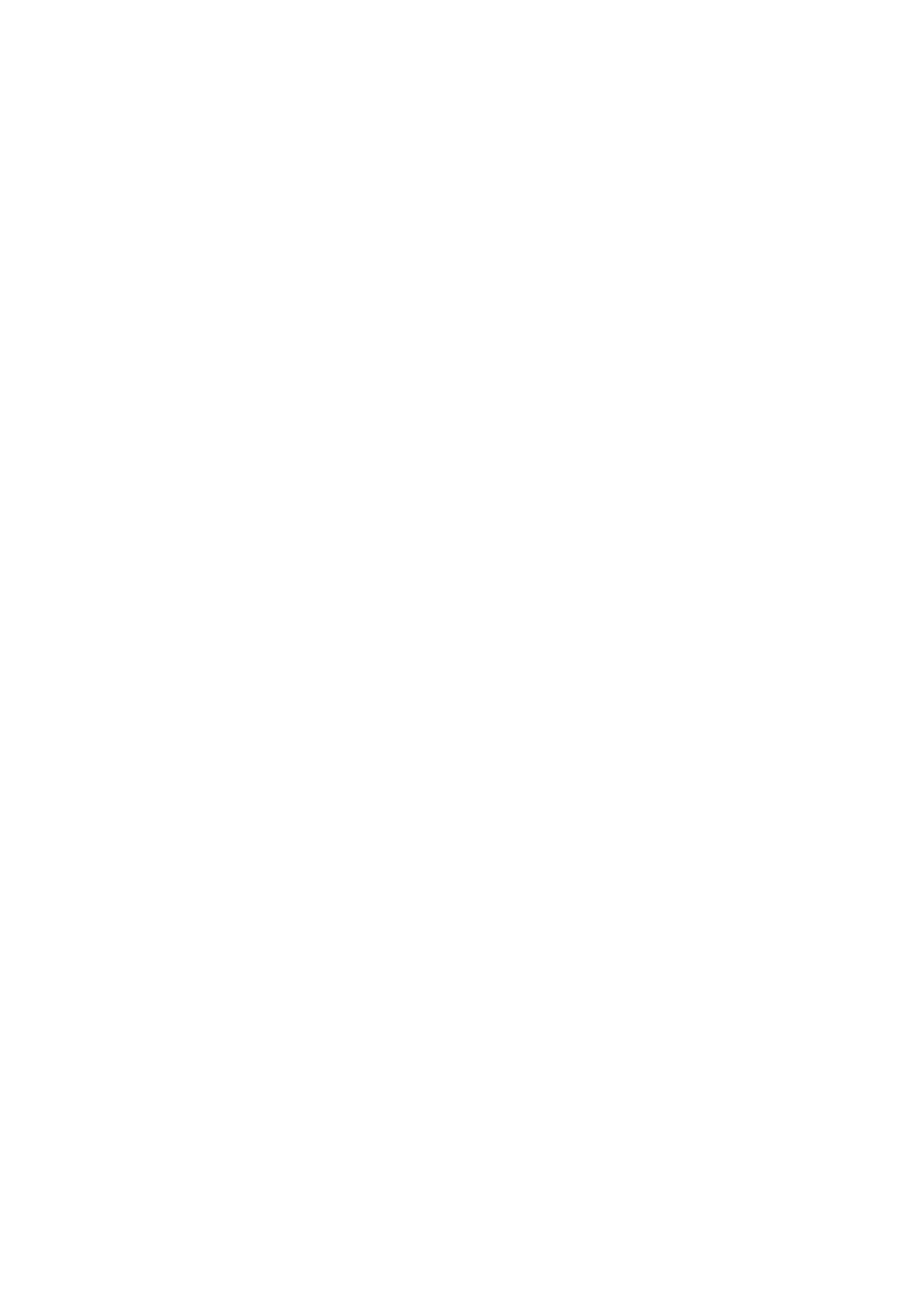Western Australia

# **Employment Agents Act 1976**

# **Contents**

| 1.   | Short title                                        | 1                |
|------|----------------------------------------------------|------------------|
| 2.   | Commencement                                       | $\mathbf{1}$     |
| 4.   | Terms used                                         | $\mathbf{1}$     |
| 5.   | Employment agents                                  | $\overline{c}$   |
| 7.   | Application of this Act                            | $\overline{3}$   |
| 8.   | Exemptions                                         | $\overline{4}$   |
| 9.   | Employment of seamen                               | $\overline{4}$   |
| 9A.  | Commissioner                                       | $\overline{4}$   |
| 10.  | Administrative arrangements                        | 4                |
| 10A. | Application of Financial Management Act 2006       |                  |
|      | and Auditor General Act 2006                       | 5                |
| 11A. | <b>Officers</b>                                    | 6                |
| 11E. | Conduct of proceedings                             | 6                |
| 12.  | Employment agents to be licensed                   | 6                |
| 13.  | <b>Duration of licences</b>                        | $\boldsymbol{7}$ |
| 14.  | Kinds of licence                                   | $8\,$            |
| 15.  | Classes of business                                | 9                |
| 16.  | Separate places of business, and change of address | 9                |
| 17.  | Supervision and management                         | 10               |
| 18.  | Applications                                       | 10               |
| 19.  | Licences may be issued for benefit of firm or body |                  |
|      | corporate                                          | 11               |
| 20.  | Objections                                         | 12               |
| 21.  | <b>Conditional licences</b>                        | 13               |
| 22.  | Issue of licences                                  | 13               |
| 25.  | Suspension, cancellation and disqualification      | 14               |
| 26.  | Form of licence                                    | 15               |
| 27.  | Register                                           | 16               |

As at 29 Mar 2022 Version 03-c0-01 page i Published on www.legislation.wa.gov.au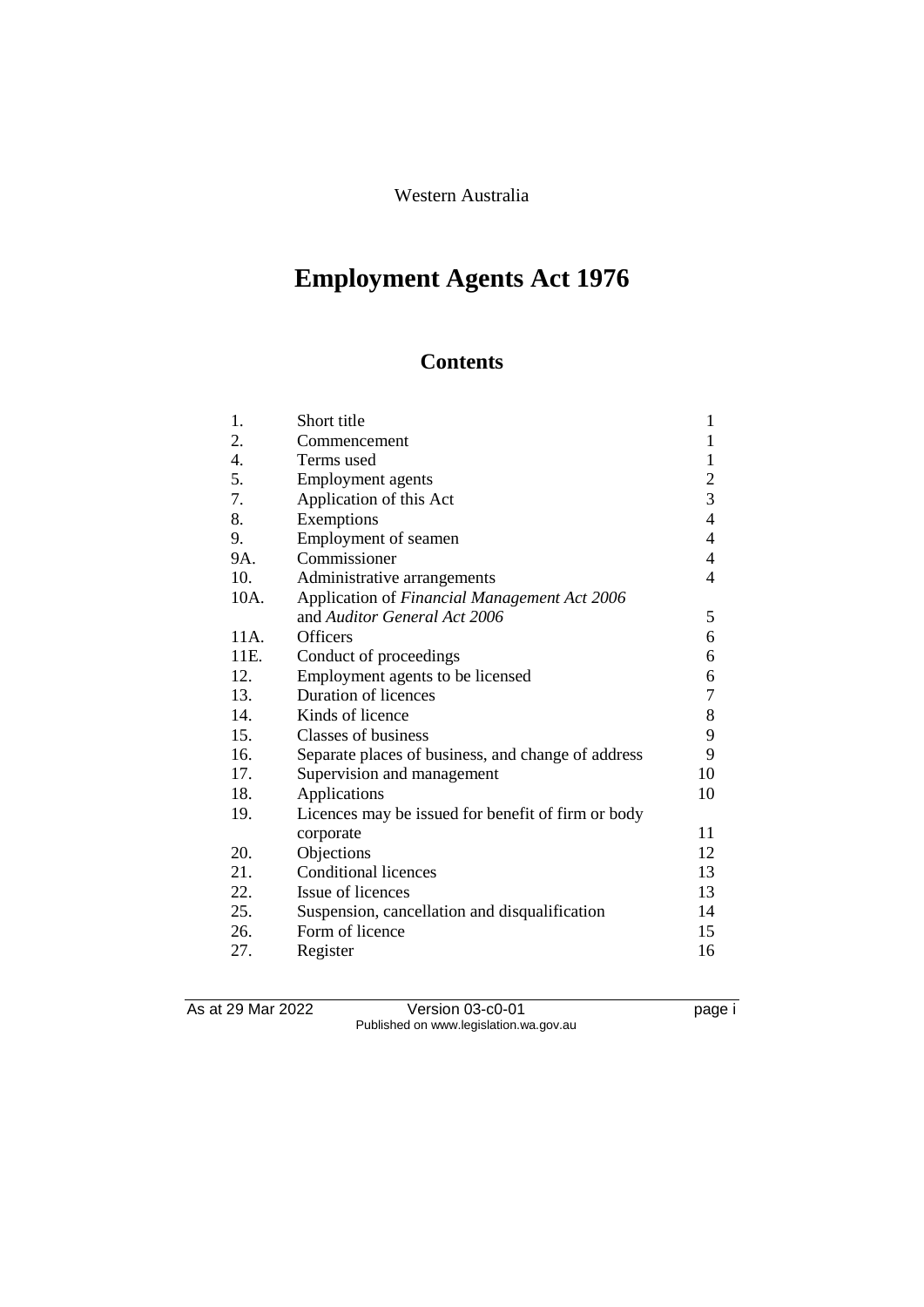#### **Contents**

| 28.  | Limitation period for offences                      | 16 |
|------|-----------------------------------------------------|----|
| 29.  | Misrepresentation and allied offences               | 17 |
| 30.  | <b>Offences</b>                                     | 18 |
| 31.  | Facilitation of proof                               | 19 |
| 32.  | Contract for fees greater than scale to be voidable | 20 |
| 33.  | Fees demanded by persons other than licensed        |    |
|      | employment agents                                   | 20 |
| 34.  | Employment by agent                                 | 21 |
| 35.  | Single hirings                                      | 21 |
| 36.  | Fees chargeable to employees generally              | 21 |
| 37.  | Fees chargeable to employers generally              | 22 |
| 38.  | Scale of fees and expenses                          | 23 |
| 39.  | Failure to arrange employment                       | 24 |
| 40.  | Statements of account                               | 24 |
| 41.  | Short term placements, and spurious interviews      | 25 |
| 42.  | Records of transactions                             | 26 |
| 43.  | Financial records                                   | 27 |
| 44.  | Responsibility for entries                          | 28 |
| 45.  | Retention of records                                | 28 |
| 46.  | Inspection of records                               | 28 |
| 47.  | <b>Offences</b>                                     | 30 |
| 48.  | Information officially obtained to be confidential  | 31 |
| 48A. | Delegation by Commissioner                          | 32 |
| 49.  | Immunity                                            | 32 |
| 49A. | Judicial notice                                     | 32 |
| 50.  | Other rights and remedies                           | 33 |
| 51.  | Records to be available to clients                  | 33 |
| 52.  | Regulations                                         | 33 |
|      | <b>Notes</b>                                        |    |
|      | Compilation table                                   | 35 |
|      | Uncommenced provisions table                        | 36 |
|      | Other notes                                         | 37 |

# **Defined terms**

| a Co<br>۔ |  |
|-----------|--|
| ∽         |  |
|           |  |

Version 03-c0-01 As at 29 Mar 2022 Published on www.legislation.wa.gov.au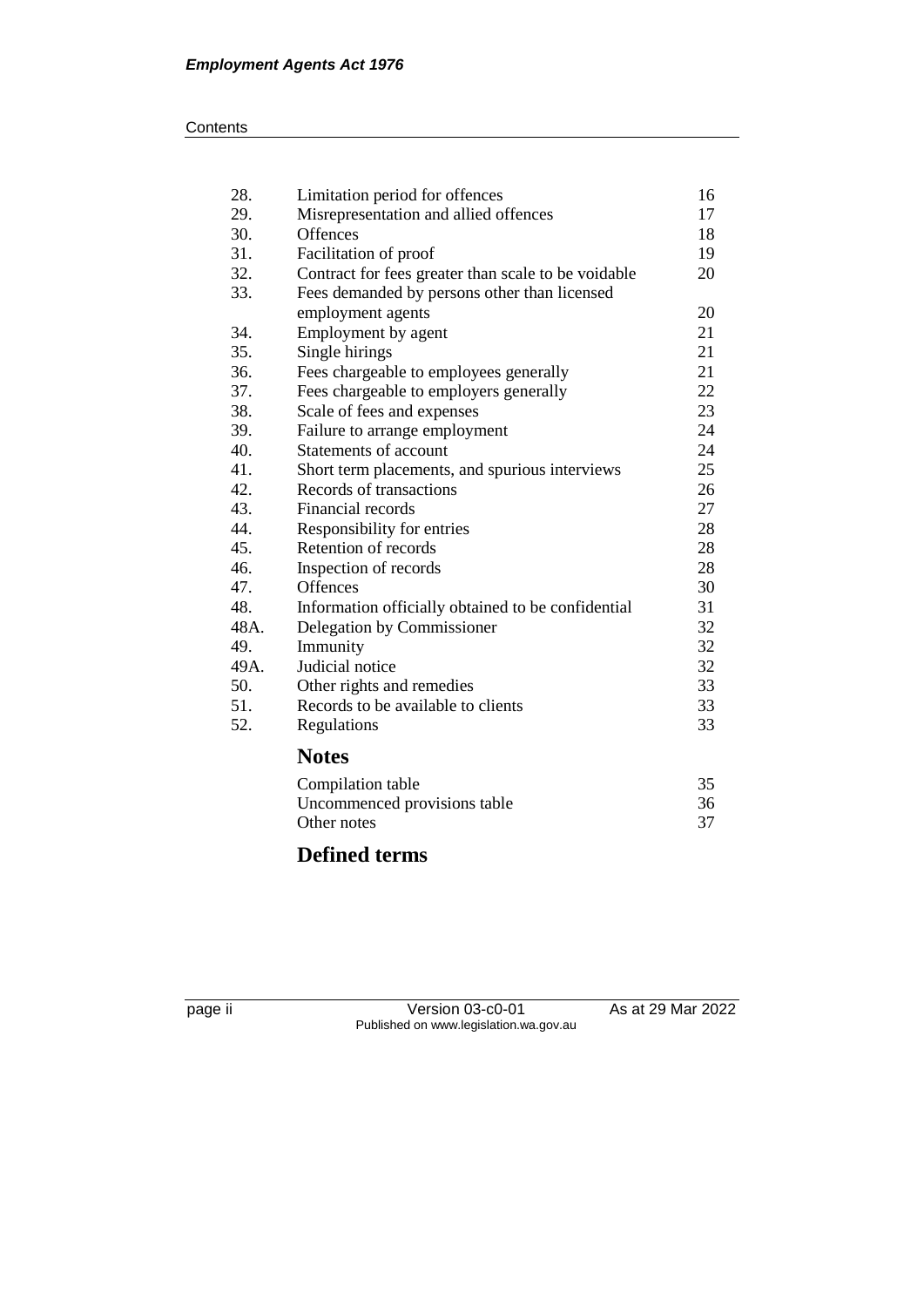Western Australia

# **Employment Agents Act 1976**

**An Act to make provision for the regulation of employment agents, and for incidental purposes.**

## **1. Short title**

This Act may be cited as the *Employment Agents Act 1976*.

## **2. Commencement**

This Act or any provisions of this Act shall come into operation on a date or dates to be fixed by proclamation.

*[3. Omitted under the Reprints Act 1984 s. 7(4)(f).]*

## **4. Terms used**

(1) In this Act, unless the contrary intention appears —

*Commissioner* means the person for the time being designated as the Commissioner under section 9A;

*Department* means the department of the Public Service principally assisting in the administration of this Act;

*employee* includes a person seeking employment and a person sought for employment;

*employment* includes —

- (a) employment by way of professional engagement or under a contract of service or a contract for service; and
- (b) an arrangement whereby a person is to assist in the domestic work of a household in consideration of receiving hospitality with or without further or other remuneration;

As at 29 Mar 2022 Version 03-c0-01 page 1 Published on www.legislation.wa.gov.au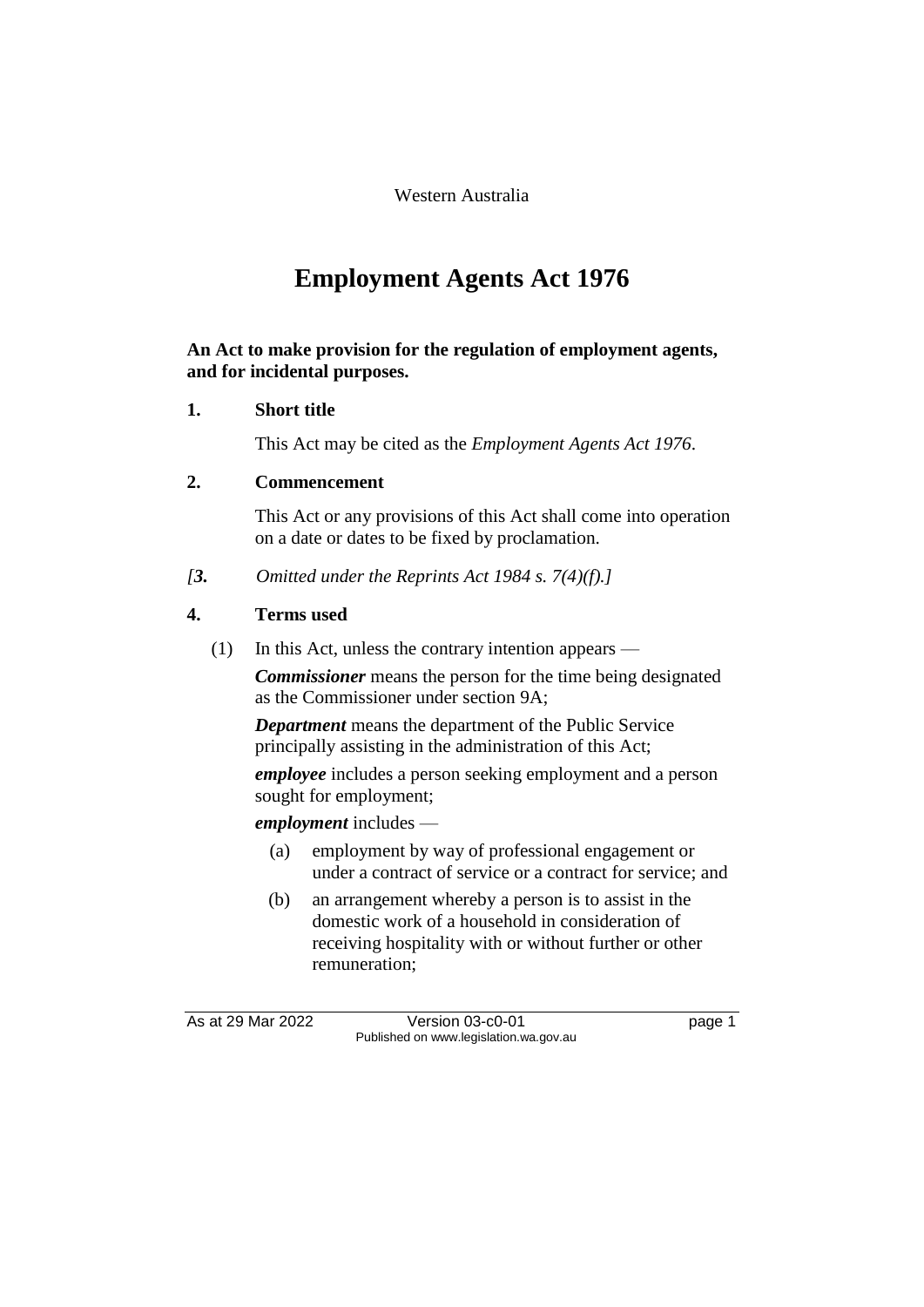*engagement* means an employment which has been entered into by the employee;

*firm* means an unincorporated body of persons (whether consisting of individuals or of bodies corporate or partly of individuals and partly of bodies corporate) registered under the *Business Names Registration Act 2011* (Commonwealth), and includes the several persons constituting that body;

*licence* means a licence granted pursuant to this Act; and

*transaction* includes the relationship between the employment agent and the person for whom he is acting and any negotiations entered into by the employment agent in endeavouring to procure an engagement.

(2) Where a meaning is assigned to any term by this section cognate expressions used in this Act, unless a contrary intention appears, have a corresponding meaning.

*[Definition of the repealed Acts omitted under the Reprints Act 1984 s. 7(4)(e).]*

*[Section 4 amended: No. 70 of 1990 s. 4; No. 57 of 1997 s. 39(10); No. 55 of 2004 s. 276; No. 28 of 2006 s. 92; No. 6 of 2012 s. 39.]* 

## **5. Employment agents**

- (1) Any person who
	- (a) for reward follows, either wholly or from time to time or part time, the calling of an agent for procuring engagements for persons seeking to be employed, or for procuring employees for persons seeking to employ such persons; or
	- (b) whether or not for reward, places persons in employment and levies from either the employee or the employer an entrance fee, a periodical contribution or any other charge for his services in effecting the placement,

page 2 **Version 03-c0-01** As at 29 Mar 2022 Published on www.legislation.wa.gov.au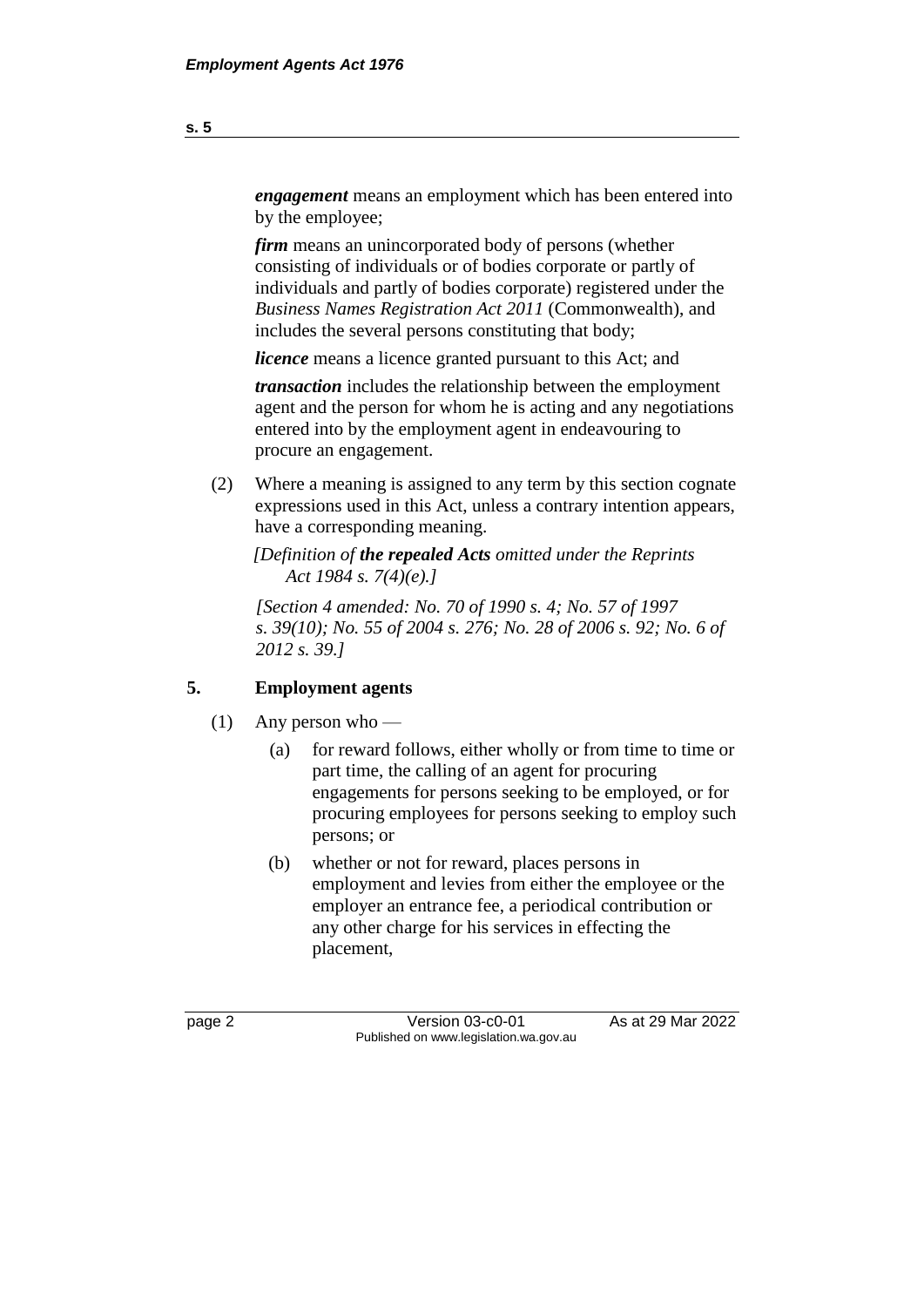- (2) A newspaper or other publication not published wholly or mainly for the purpose of acting as intermediary between persons seeking employment and prospective employers shall not be deemed to be carrying on the business of an employment agent.
- (3) A person who, as principal, is the employer responsible for the payment of wages or other lawful obligations to an employee and who, as such employer, provides to other persons the services of his employees to perform tasks of a temporary nature on the basis of predetermined rates agreed between those other persons and himself as such employer, no fee or expense being incurred by the employee in or in relation to the performance of such tasks, shall not be deemed by reason only of that fact to be an employment agent.
- *[6. Omitted under the Reprints Act 1984 s. 7(4)(e).]*

## **7. Application of this Act**

- (1) Subject to the provisions of section 9, this Act does not apply to or in relation to the placing of persons in employment as members of the crew of a vessel engaged in maritime navigation.
- (2) The provisions of this Act do not apply to or in relation to the placement of any person in employment by any department or instrumentality of the Commonwealth or of the State.
- (3) The Governor may by Order in Council declare that this Act, or any provision of this Act specified in the Order, shall not apply to any class of business or service either generally or when conducted in any specified circumstances or part of the State, and may by subsequent Order in Council from time to time revoke or vary any such Order.

As at 29 Mar 2022 Version 03-c0-01 page 3 Published on www.legislation.wa.gov.au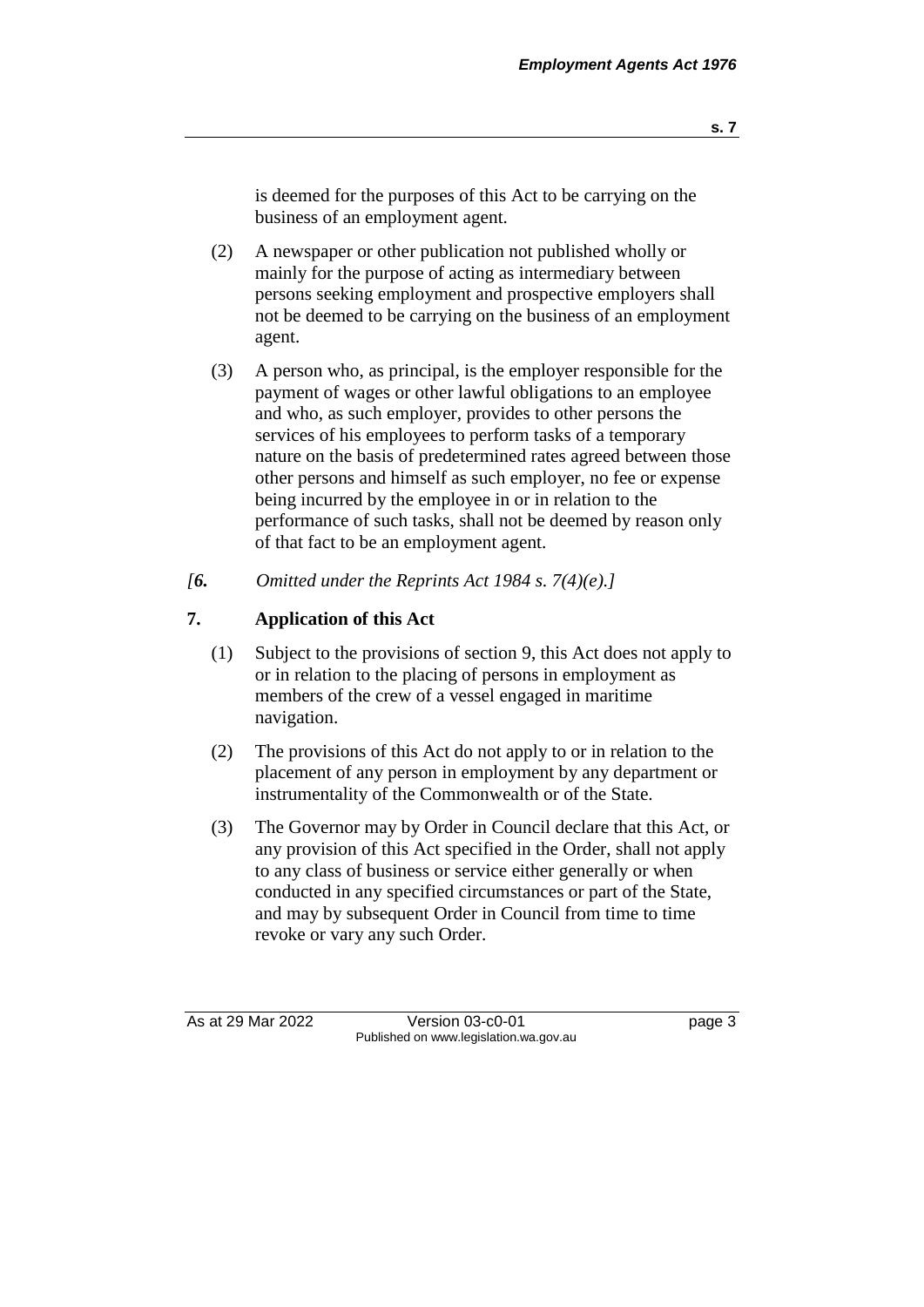| 8. | <b>Exemptions</b> |
|----|-------------------|
|    |                   |

- (1) The Governor may by Order in Council grant to any person or class of persons an exemption from the provisions of this Act, or any such provision, on such terms and conditions as the Governor thinks fit, and may by subsequent Order in Council revoke or vary any such exemption.
- (2) Where a person is granted an exemption under this section subject to a condition and that condition is not observed in relation to any circumstances, that exemption shall be deemed not to have taken effect in relation to those circumstances and any transaction connected therewith.

## **9. Employment of seamen**

Any person, not being a person authorised by any other law to act in the engagement of seamen, who acts as an employment agent in placing any other person in employment as a member of the crew of a vessel engaged in maritime navigation, commits an offence.

## **9A. Commissioner**

- (1) The Minister is required, by notice published in the *Gazette*, to designate a person who is an executive officer of the Department as the Commissioner for the purposes of this Act.
- (2) The Commissioner may be referred to by a title specified by the Minister by notice published in the *Gazette*.
- (3) In this section —

*executive officer* has the meaning given by section 3(1) of the *Public Sector Management Act 1994*.

*[Section 9A inserted: No. 28 of 2006 s. 93.]*

#### **10. Administrative arrangements**

(1) Subject to any specific or general direction given by the Minister, this Act shall be administered by the Commissioner.

page 4 Version 03-c0-01 As at 29 Mar 2022 Published on www.legislation.wa.gov.au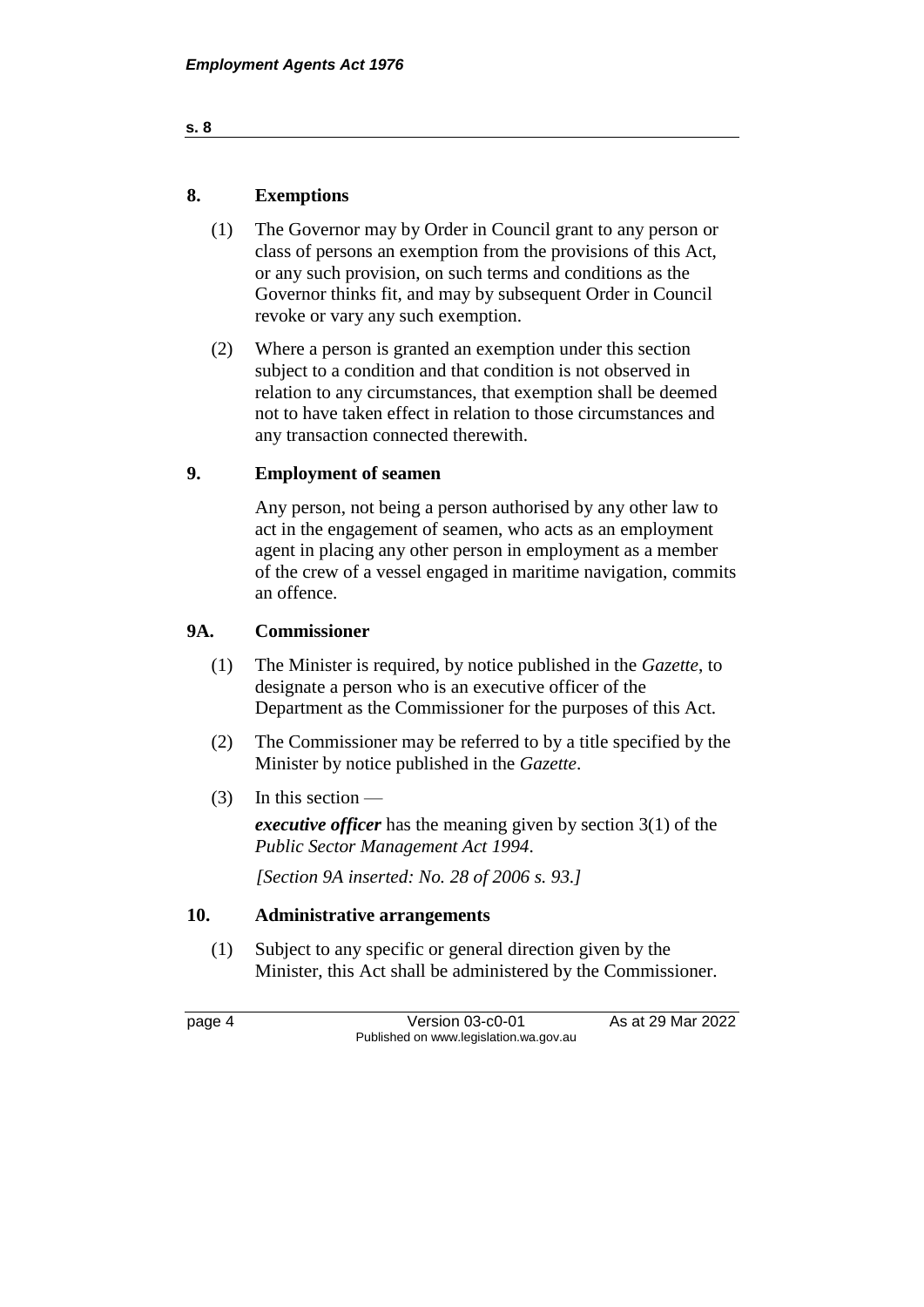(2) The costs and expenses incurred in the administration of this Act shall be defrayed out of the moneys provided by Parliament for that purpose.

*[Section 10 amended: No. 98 of 1985 s. 3; No. 70 of 1990 s. 6.]* 

## **10A. Application of** *Financial Management Act 2006* **and** *Auditor General Act 2006*

- (1) The provisions of the *Financial Management Act 2006* and the *Auditor General Act 2006* regulating the financial administration, audit and reporting of departments apply to and in respect of the Department for the time being responsible for the administration of this Act and its operations under this Act.
- (2) The annual report of the Department in which the Commissioner is employed is to include details of —
	- (a) the number, nature, and outcome, of  $-$ 
		- (i) investigations and inquiries undertaken by, or at the direction of, the Commissioner for the purposes of this Act; and
		- (ii) matters that have been brought before the State Administrative Tribunal under this Act;

and

- (b) the number and nature of matters referred to in paragraph (a) that are outstanding; and
- (c) any trends or special problems that may have emerged; and
- (d) forecasts of the workload of the Commissioner in performing functions under this Act in the year after the year to which the report relates; and
- (e) any proposals for improving the performance of the Commissioner's functions under this Act.

*[Section 10A inserted: No. 98 of 1985 s. 3; amended: No. 55 of 2004 s. 277; No. 77 of 2006 Sch. 1 cl. 56(1).]* 

As at 29 Mar 2022 Version 03-c0-01 Page 5 Published on www.legislation.wa.gov.au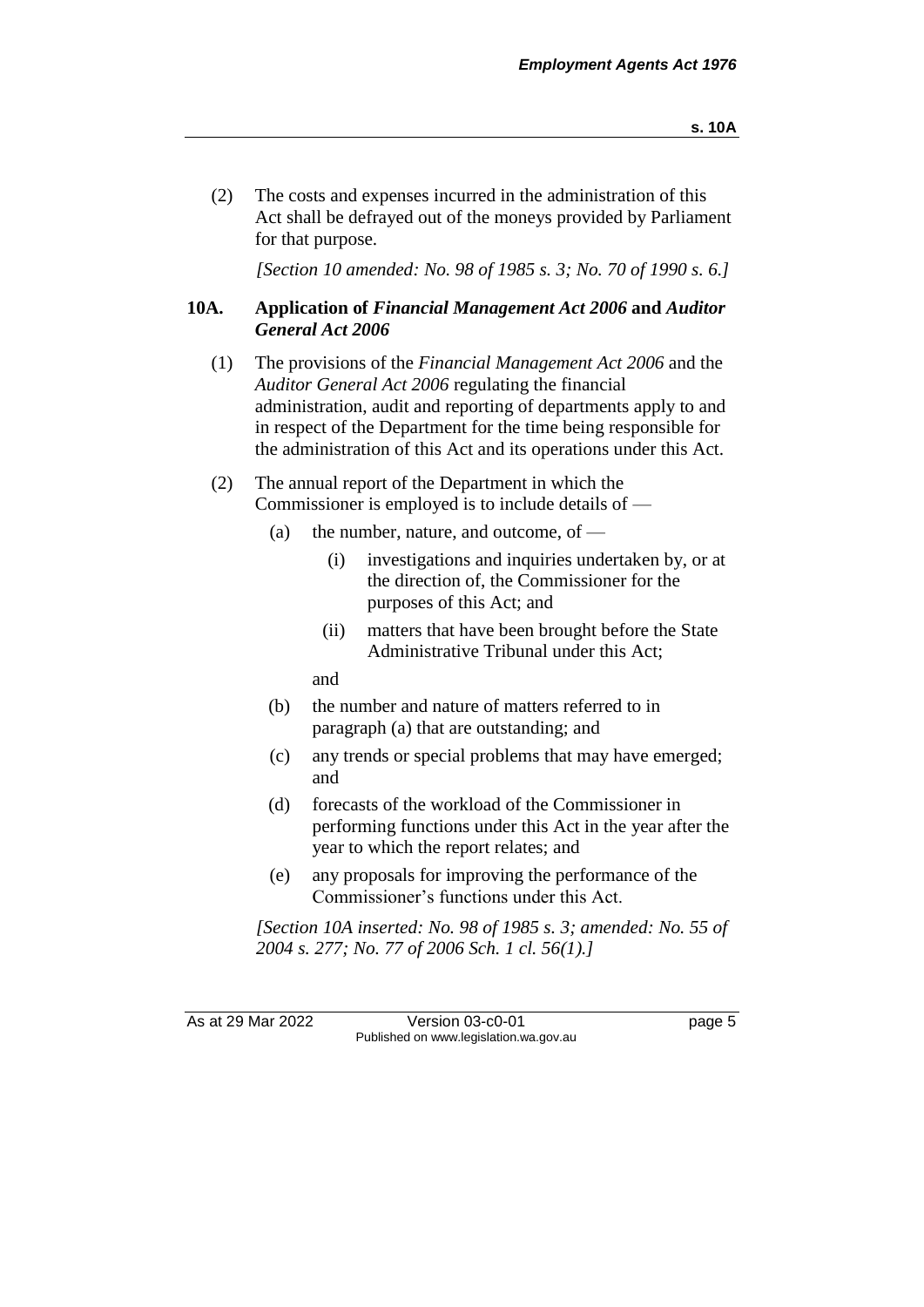### **s. 11A**

*[11. Deleted: No. 55 of 2004 s. 278.]*

## **11A. Officers**

There shall be appointed under and subject to Part 3 of the *Public Sector Management Act 1994* such officers and other persons as are necessary for the administration of this Act.

*[Section 11A inserted: No. 70 of 1990 s. 5; amended: No. 32 of 1994 s. 3(2).]* 

*[11B-11D. Deleted: No. 55 of 2004 s. 279.]*

## **11E. Conduct of proceedings**

Any proceedings for an offence against this Act may be instituted and conducted by the Commissioner or any person appointed by the Commissioner to institute and conduct proceedings on his behalf.

*[Section 11E inserted: No. 70 of 1990 s. 5; No. 55 of 2004 s. 280.]* 

## **12. Employment agents to be licensed**

- (1) Subject to this Act no person shall carry on, or advertise, notify or state that he or it acts as, or carries on the business of, an employment agent, or that he or it is willing so to act or carry on business, unless —
	- (a) being a natural person, he is the holder of a licence under this Act; or
	- (b) in the case of a firm or body corporate, a natural person who is  $-$ 
		- (i) a member of that firm; or
		- (ii) an officer of the body corporate; or
		- (iii) an employee of that firm or body corporate,

is the holder of a licence under this Act granted to him on behalf of that firm or body corporate.

page 6 Version 03-c0-01 As at 29 Mar 2022 Published on www.legislation.wa.gov.au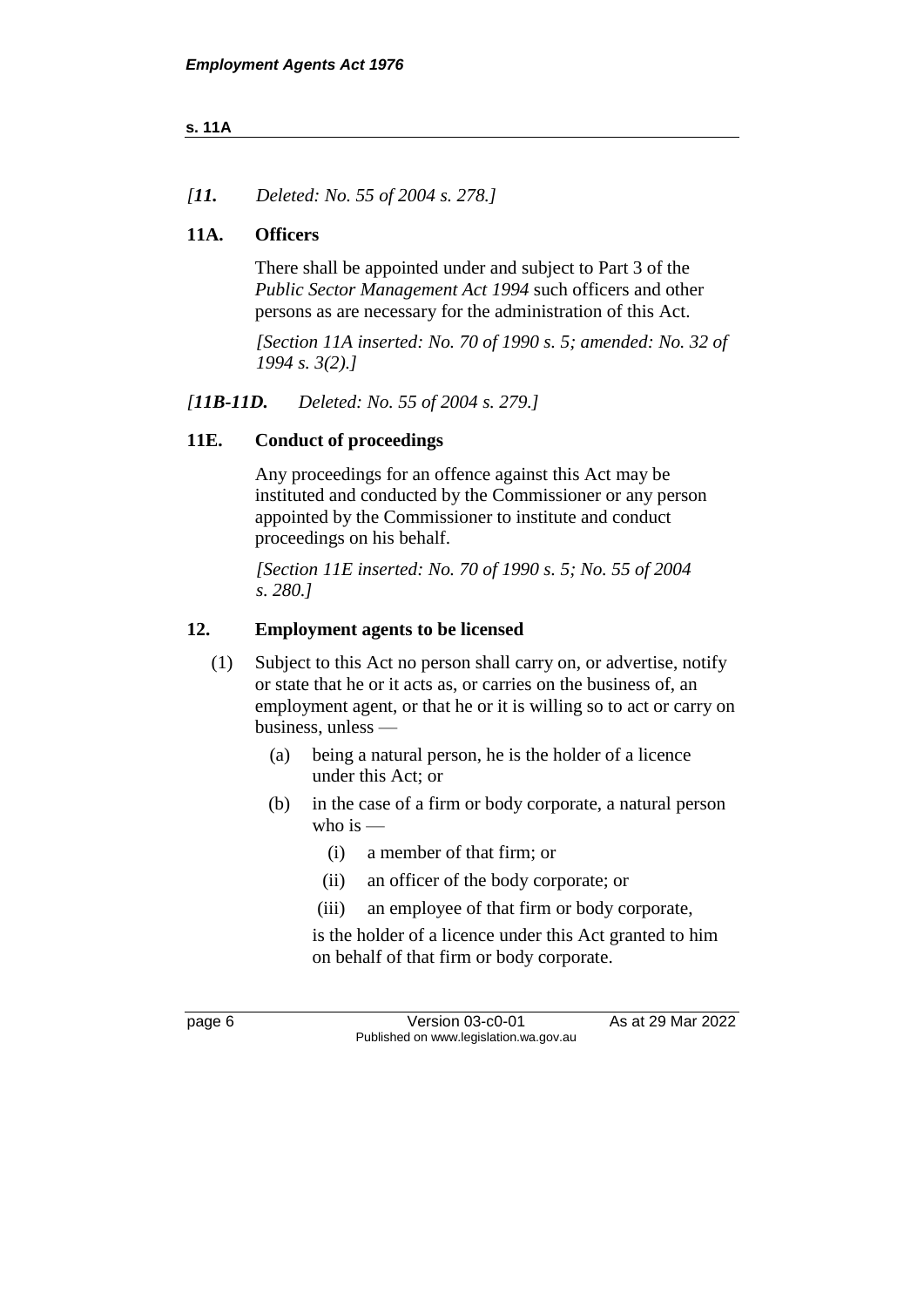- (2) A licence under this Act shall be granted only to a natural person and not to any body of persons or body corporate.
- (3) In accordance with the provisions of section 22 and section 24, a licence may be granted to a natural person on behalf of a firm or body corporate of which he is a member, officer, or employee, and within the limits to which the licence extends any business under that licence may be transacted in the name of that firm or body corporate.
- (4) The holder of a licence, and any firm or body corporate on behalf of which it was granted, shall carry on business under this Act —
	- (a) in the name or trade name or names or trade names specified in that licence and under no other description; and
	- (b) at or from the place or places of business specified in that licence; and
	- (c) subject to section 25(5), during the period for which that licence remains in force; and
	- (d) in relation to the class or classes of business specified in or authorised by that licence; and
	- (e) in accordance with any conditions, limitations or restrictions specified in that licence,

and not otherwise.

(5) Any person who contravenes any provision of this section commits an offence.

Penalty: \$500.

## **13. Duration of licences**

(1) On granting a licence, other than an interim licence, the Commissioner shall fix a period, not exceeding the period prescribed, during which the licence is to have effect.

As at 29 Mar 2022 Version 03-c0-01 page 7 Published on www.legislation.wa.gov.au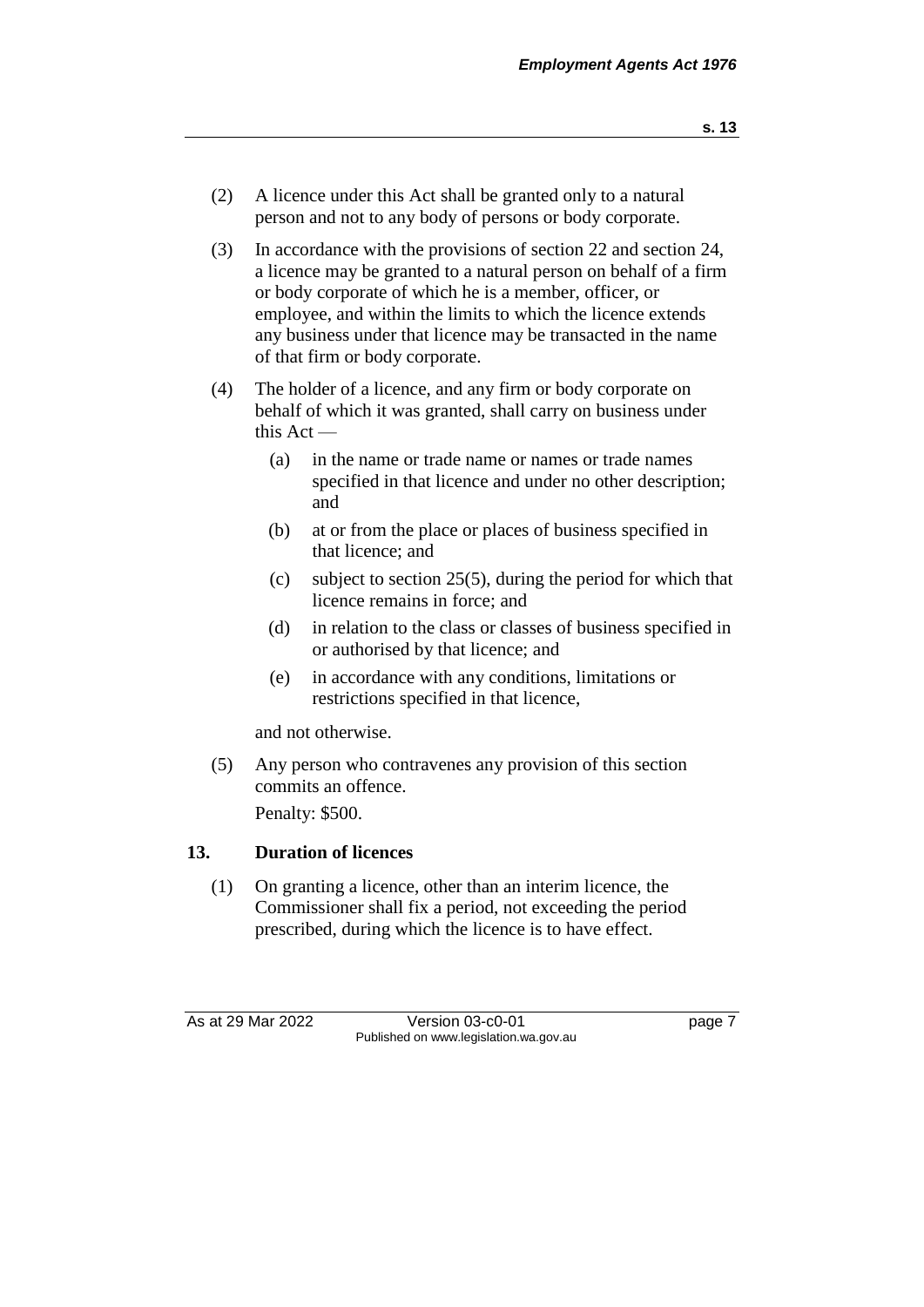| (1a) | Subject to section 25, unless sooner surrendered a licence, other |
|------|-------------------------------------------------------------------|
|      | than an interim licence, shall have effect for the period fixed   |
|      | under subsection $(1)$ .                                          |

- (1b) A licence, other than an interim licence, may be renewed from time to time for the period prescribed.
- (2) Where an application is made for the renewal of a licence after, but within 3 months of, the date on which that licence expired, and any amount prescribed by way of penalty for a late application is paid, the Commissioner may renew that licence and in that event the renewal of the licence shall be deemed for all purposes to have taken effect on the day immediately succeeding the date on which the previous licence expired.
- (3) Except where the licence was granted on behalf of a firm or corporation, in the event of the death of the holder of a licence, the licence shall be deemed to have been granted to his legal personal representative and shall, unless it is transferred to some other person or cancelled or surrendered, remain in force until the end of the period of 3 months beginning with the death and shall then expire, so however that the licence may be extended or further extended by the Commissioner for the purpose of winding up the deceased's estate.

*[Section 13 amended: No. 56 of 1995 s. 12; No. 55 of 2004 s. 294.]* 

## **14. Kinds of licence**

- (1) The licences that may be granted under this Act are
	- (a) a general licence; and
	- (b) a restricted licence; and
	- (c) an interim licence.
- (2) A general licence authorises the holder to act as, and carry on the business of, an employment agent throughout the State in relation to all classes of business to which this Act applies.

page 8 Version 03-c0-01 As at 29 Mar 2022 Published on www.legislation.wa.gov.au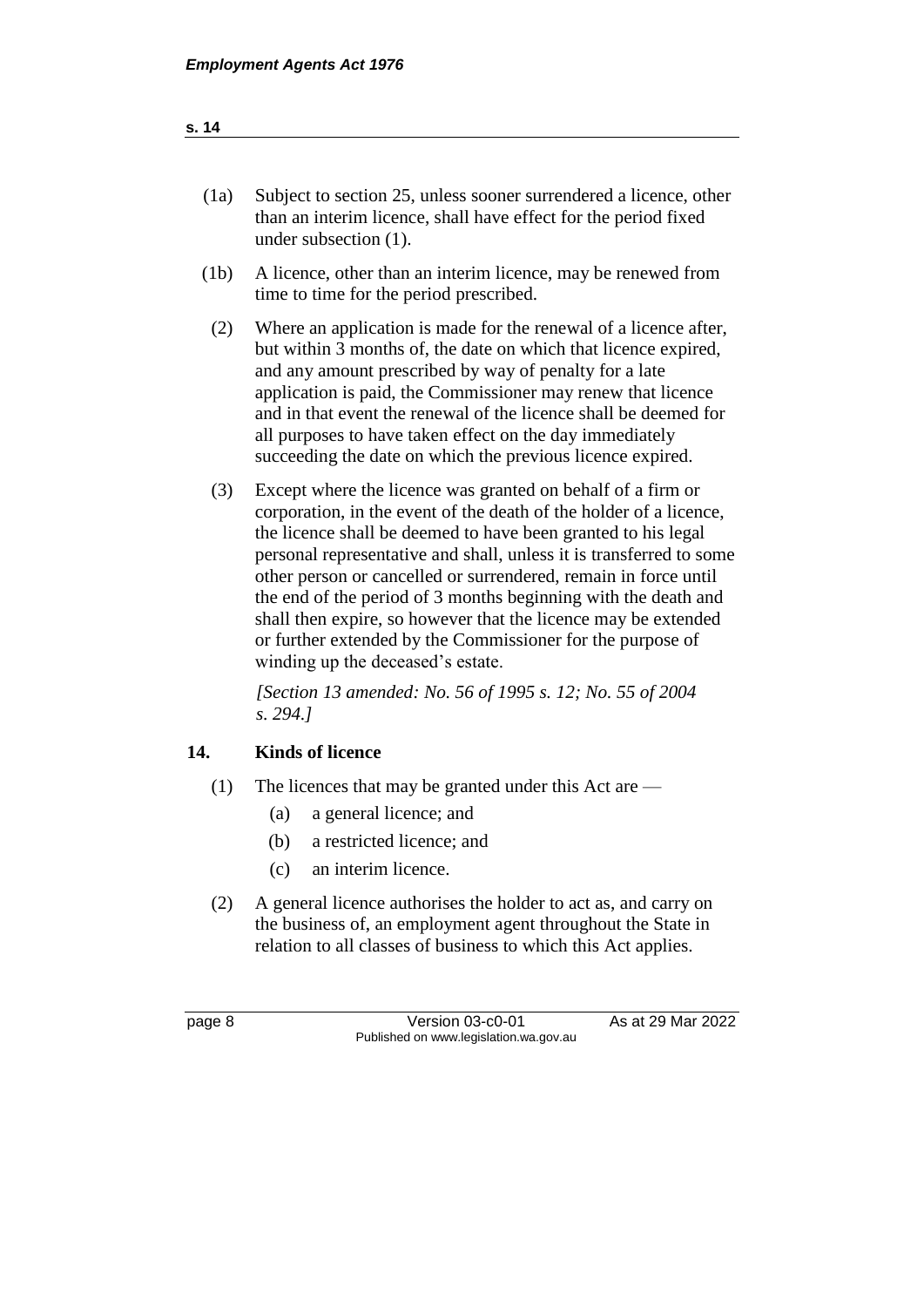- (3) A restricted licence authorises the holder to act as, and carry on the business of, an employment agent only —
	- (a) in the part or parts of the State; and
	- (b) in relation to the class or classes of business,

which may be therein specified.

(4) An interim licence authorises the holder to carry on the business of an employment agent for such period not exceeding 3 months as is therein specified on behalf of the licensed employment agent named therein during the period of incapacity or other circumstances to which it relates.

## **15. Classes of business**

- (1) For the purposes of a licence other than a general licence the class or classes of business that may be carried on shall be specified in the licence.
- (2) The Commissioner may define a class of business in whatever terms he thinks fit, or he may specify a prescribed classification.
- (3) Regulations may prescribe that carrying on a business in relation to any specified kind of employment shall constitute a separate class of business for the purposes of this Act, and any such regulation may be of general or limited application according to time, place or other circumstance.

*[Section 15 amended: No. 55 of 2004 s. 294.]*

## **16. Separate places of business, and change of address**

- (1) Where any business is to be carried on in more than one place or under more than one name or trade name —
	- (a) the Commissioner may require that separate applications are made in relation to each such place of business, name or trade name; and
	- (b) it may be made a condition of the licence that any part of that business be conducted as a separate entity.

As at 29 Mar 2022 Version 03-c0-01 page 9 Published on www.legislation.wa.gov.au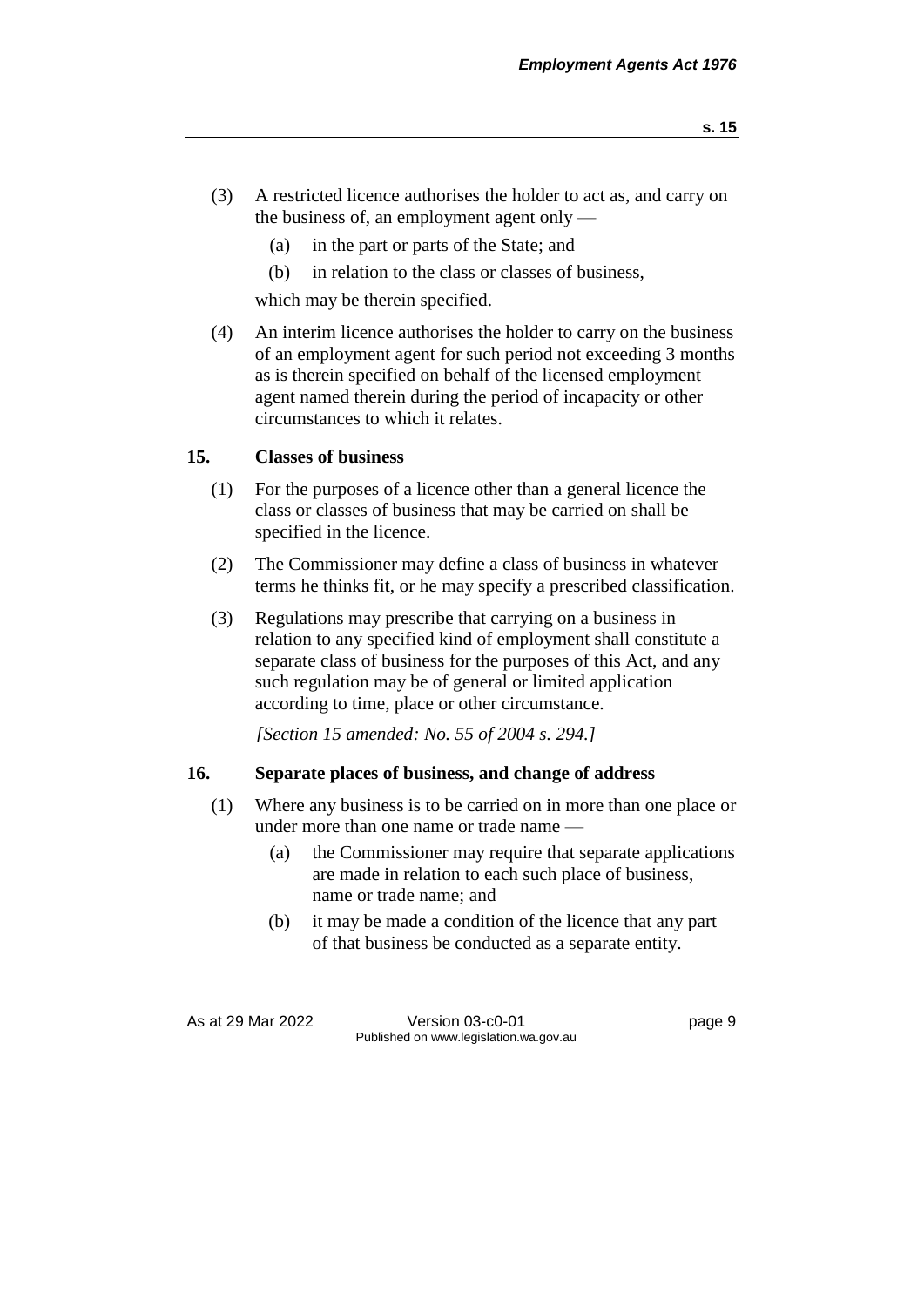## (2) Where the holder of a licence notifies the Commissioner that he proposes to conduct his business from an address other than that in respect of which the licence was issued, the Commissioner may amend the licence accordingly and authorise the holder to conduct his business from the new address.

- (3) Where the holder of a licence notifies the Commissioner that the holder proposes to change the name or trade name or names or trade names specified in the licence, the Commissioner may amend the licence accordingly and authorise the holder to carry on business under that name or those names.
- (4) The Commissioner shall not change a name or trade name specified in a licence unless the Commissioner is satisfied that the new name is the name of the applicant or that the applicant, or firm or body corporate on behalf of whom the licence is held, is the proprietor of the new trade name.
- (5) A notice under subsection (2) or (3) shall be in writing and accompanied by the relevant licence.
- (6) The Commissioner shall enter in the register details of any amendment made under subsection (2) or (3).

*[Section 16 amended: No. 56 of 1995 s. 13; No. 55 of 2004 s. 294.]* 

## **17. Supervision and management**

In relation to any place of business, no licence shall be granted or renewed unless the Commissioner is satisfied that adequate management and supervision will be provided to safeguard the interests of prospective employees.

*[Section 17 amended: No. 55 of 2004 s. 294.]*

## **18. Applications**

(1) An application for the grant or renewal of a licence shall be made in the prescribed manner to the Commissioner, and shall be accompanied by the prescribed fee.

page 10 Version 03-c0-01 As at 29 Mar 2022 Published on www.legislation.wa.gov.au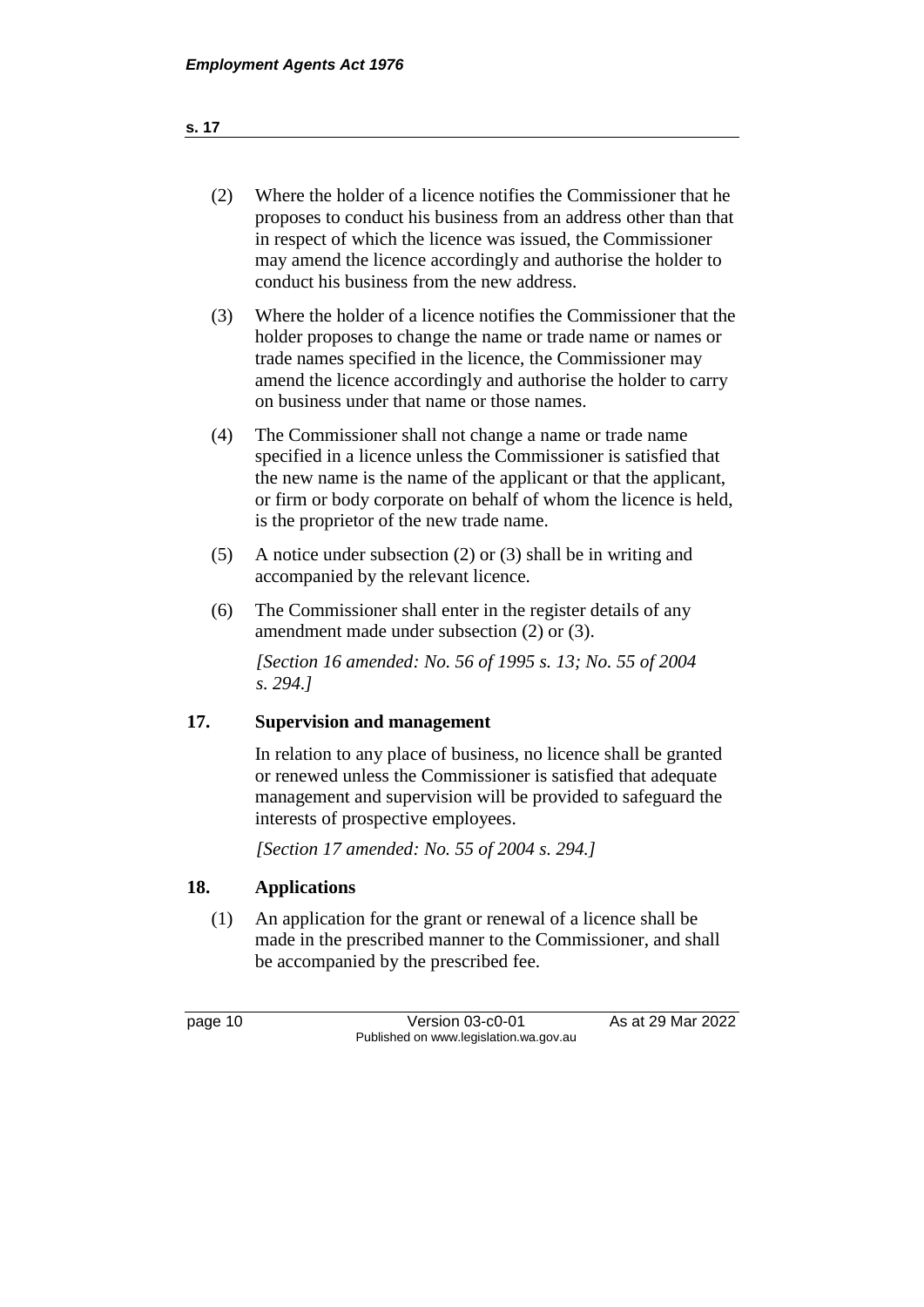- (2) On the application for the grant of a licence, but not in respect of a renewal, the full names and business or residential address of 2 persons resident in the State willing to act as character referees for the proposed licensee shall be stated on the application.
- (3) The Commissioner of Police is authorised to disclose to the Minister, on the request of the Commissioner, any record or information relevant to an application under this Act.
- *[(4), (5) deleted]*
	- (6) An application for the transfer of a licence shall be endorsed to show clearly the particulars of the licence to which it relates, but in all other respects shall be dealt with as though it were an application for the grant of a licence.

*[Section 18 amended: No. 55 of 2004 s. 294; No. 23 of 2014 s. 6.]*

## **19. Licences may be issued for benefit of firm or body corporate**

- (1) Where it is desired that a licence shall be granted to a natural person on behalf of a firm or of a body corporate, the application —
	- (a) shall state the name and the principal place of business of that firm or body corporate;
	- (b) shall state the name and the principal place of business of the proposed licensee;
	- (c) may be made either by the firm or body corporate on behalf of the proposed licensee or by the proposed licensee personally;
	- (d) shall be treated as though made by or on behalf of the firm or body corporate which —
		- *[(i), (ii) deleted]*
			- (iii) may be required to satisfy the Commissioner that it consents to the application.

As at 29 Mar 2022 Version 03-c0-01 page 11 Published on www.legislation.wa.gov.au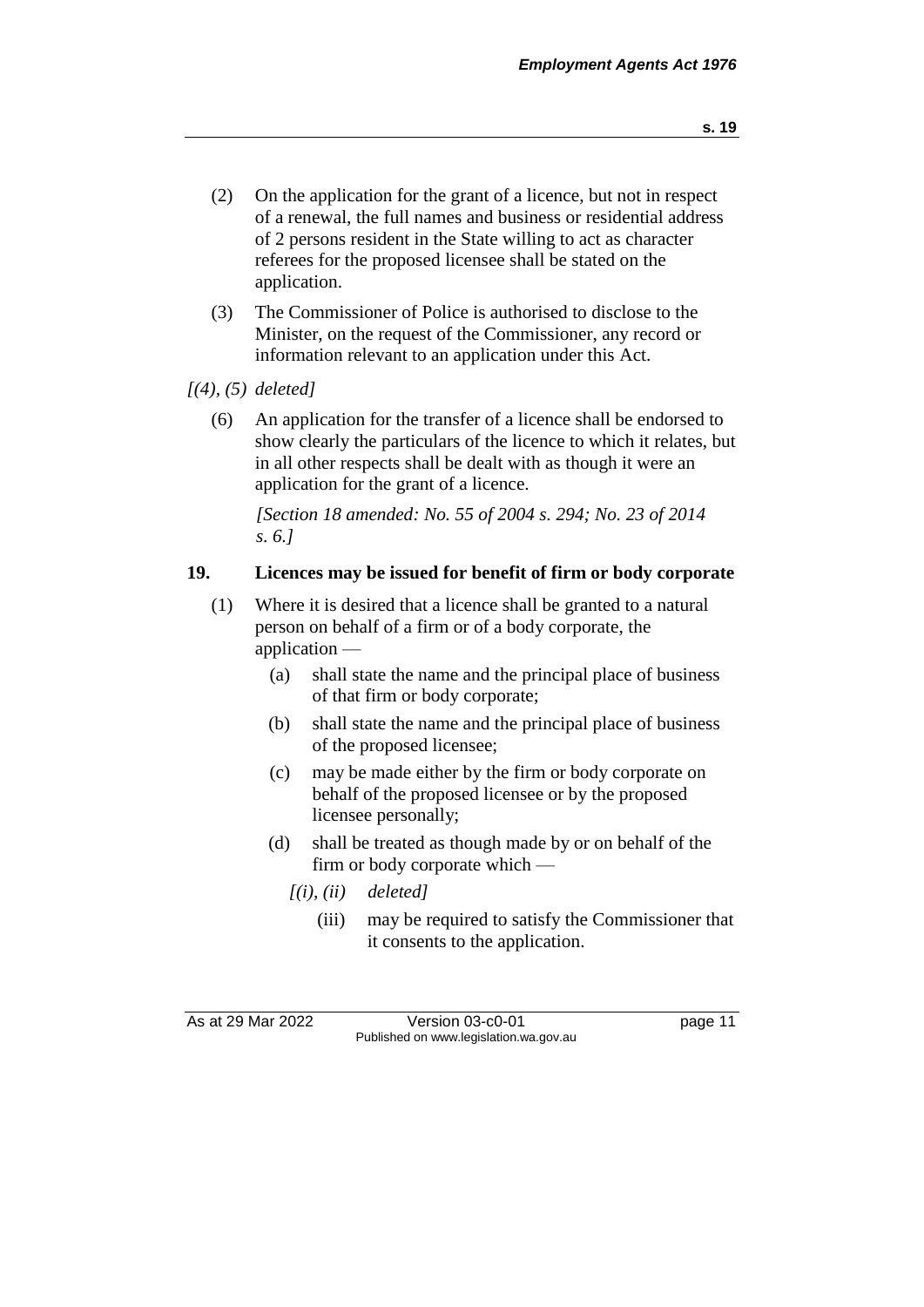- (2) On an application made under this section the Commissioner shall have regard not only to the question as to whether or not the proposed licensee is a fit and proper person to hold a licence but also to the fitness and repute of the firm or body corporate on behalf of which the licence is to be used, and may take into consideration any objection or submission made in relation to that firm or body corporate or the persons responsible for its management.
- (3) Two or more licences may be granted on behalf of the same firm or body corporate.
- (4) A licence granted pursuant to an application made under this section shall specify the firm or body corporate on behalf of which it is granted and shall not have effect as a licence granted to the natural person named therein on his own behalf.
- (5) Where a licensee is an employee of a firm or body corporate named in his licence, that firm or body corporate and not the licensee shall be primarily responsible for observing the requirements of this Act but both the licensee and the firm or body corporate so named may be charged with and convicted of the like offence.
- (6) Except with the consent of the firm or body corporate named in the licence no licence granted pursuant to this section may be transferred, but, subject to this Act, the licence may be transferred to any person to whom the firm or body corporate has agreed to transfer it and the consent of the licensee or his legal personal representative shall not be necessary where the licensee was an employee of that firm or body corporate at the time the licence was granted.

*[Section 19 amended: No. 55 of 2004 s. 281 and 294.]*

## **20. Objections**

(1) Where the Commissioner of Police, or a person authorised by the Commissioner of Police, desires to object to the grant or renewal of a licence he shall lodge with the Commissioner and serve on the applicant or his authorised representative a notice

page 12 Version 03-c0-01 As at 29 Mar 2022 Published on www.legislation.wa.gov.au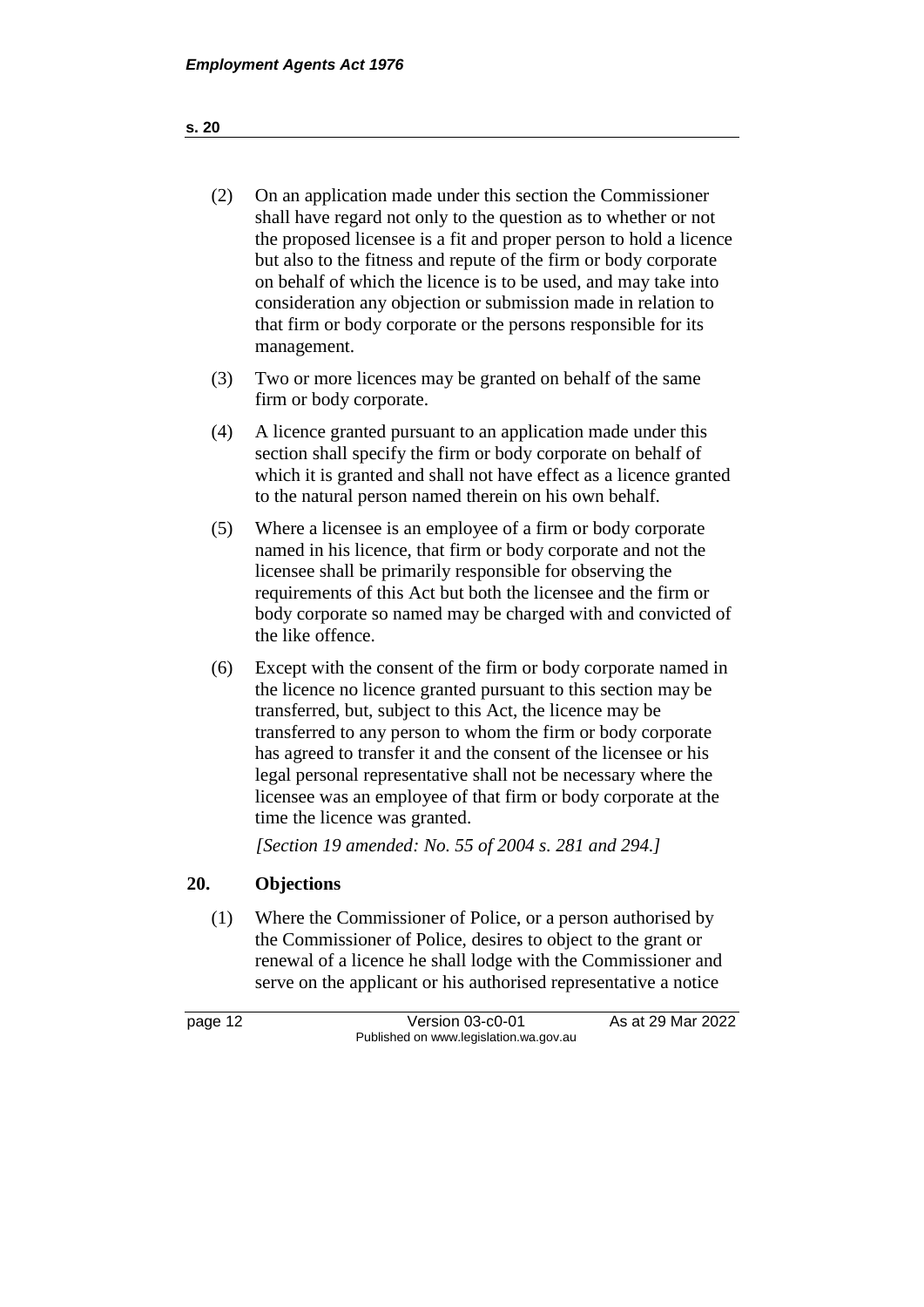stating the objection and the grounds thereof in sufficient detail to enable the applicant to know what he has to answer.

*[(2) deleted]*

*[Section 20 amended: No. 70 of 1990 s. 6; No. 55 of 2004 s. 282 and 294; No. 23 of 2014 s. 7.]* 

## **21. Conditional licences**

- (1) A licence under this Act may be granted or renewed subject
	- (a) to any condition, limitation or restriction prescribed as being of general application or applicable to specified circumstances for the purposes of this Act; and
	- (b) to conditions, limitations or restrictions relating to  $-$ 
		- (i) the class of business; or
		- (ii) the place or circumstances at or in which it is to have effect; or
		- (iii) the supervision and control of the conduct of the business; or
		- (iv) such other matters as the Commissioner thinks fit to impose.
- (2) A person who contravenes any condition, limitation or restriction to which a licence is subject commits an offence.

*[Section 21 amended: No. 55 of 2004 s. 294.]*

#### **22. Issue of licences**

(1) After considering any objection to the grant or renewal of a licence lodged with the Commissioner, the Commissioner may, if he is satisfied that the applicant is a fit and proper person to hold a licence and that no other circumstances make it undesirable, grant a licence under this Act or renew any licence so granted either unconditionally or subject to conditions, limitations or restrictions.

As at 29 Mar 2022 Version 03-c0-01 page 13 Published on www.legislation.wa.gov.au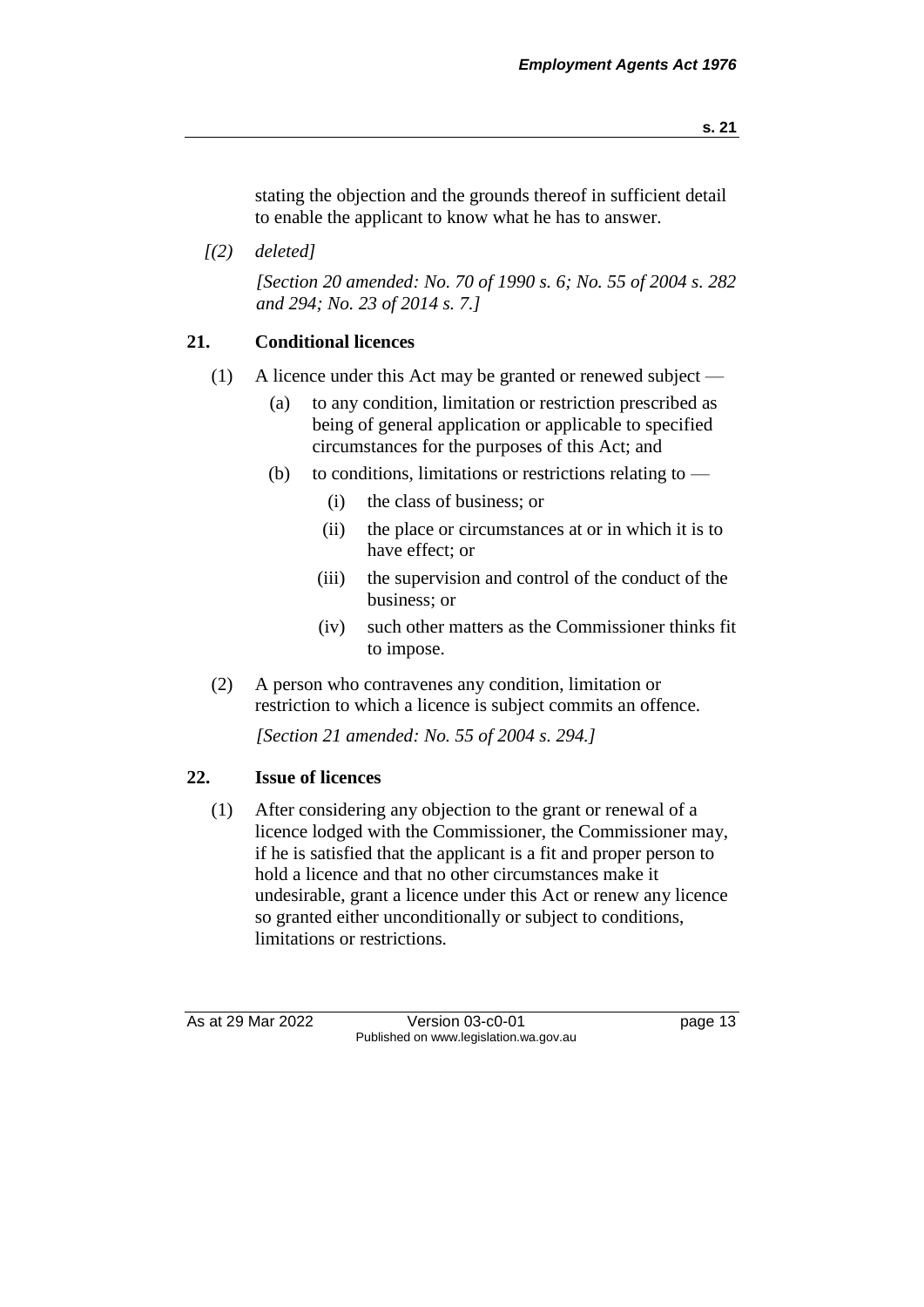- (2) If the application is for the grant or renewal of a general licence the Commissioner may instead grant a restricted licence.
- (3) The Commissioner must give notice in writing of the Commissioner's decision —
	- (a) to the applicant; and
	- (b) if the Commissioner of Police lodged an objection with the Commissioner, to the Commissioner of Police.
- (4A) If notice is given under subsection (3) to a person who might be aggrieved by the decision, the Commissioner must in the notice —
	- (a) set out the reasons for the decision; and
	- (b) inform the person of the right to apply to the State Administrative Tribunal for a review of the decision.
	- (4) If the applicant or, if the Commissioner of Police lodged an objection with the Commissioner, the Commissioner of Police is aggrieved by the Commissioner's decision on the application, the aggrieved person may apply to the State Administrative Tribunal for a review of the decision.

*[Section 22 amended: No. 55 of 2004 s. 283; No. 23 of 2014 s. 8.]*

*[23, 24. Deleted: No. 55 of 2004 s. 284.]*

## **25. Suspension, cancellation and disqualification**

- (1) The Commissioner may allege to the State Administrative Tribunal that disciplinary action should be taken against a person, firm or body corporate to which this section applies because the person, firm or body corporate —
	- (a) has been guilty of improper conduct in relation to the carrying on of the business of an employment agent; or
	- (b) has been guilty of any offence involving dishonest or fraudulent conduct, or of an offence against this Act.

page 14 Version 03-c0-01 As at 29 Mar 2022 Published on www.legislation.wa.gov.au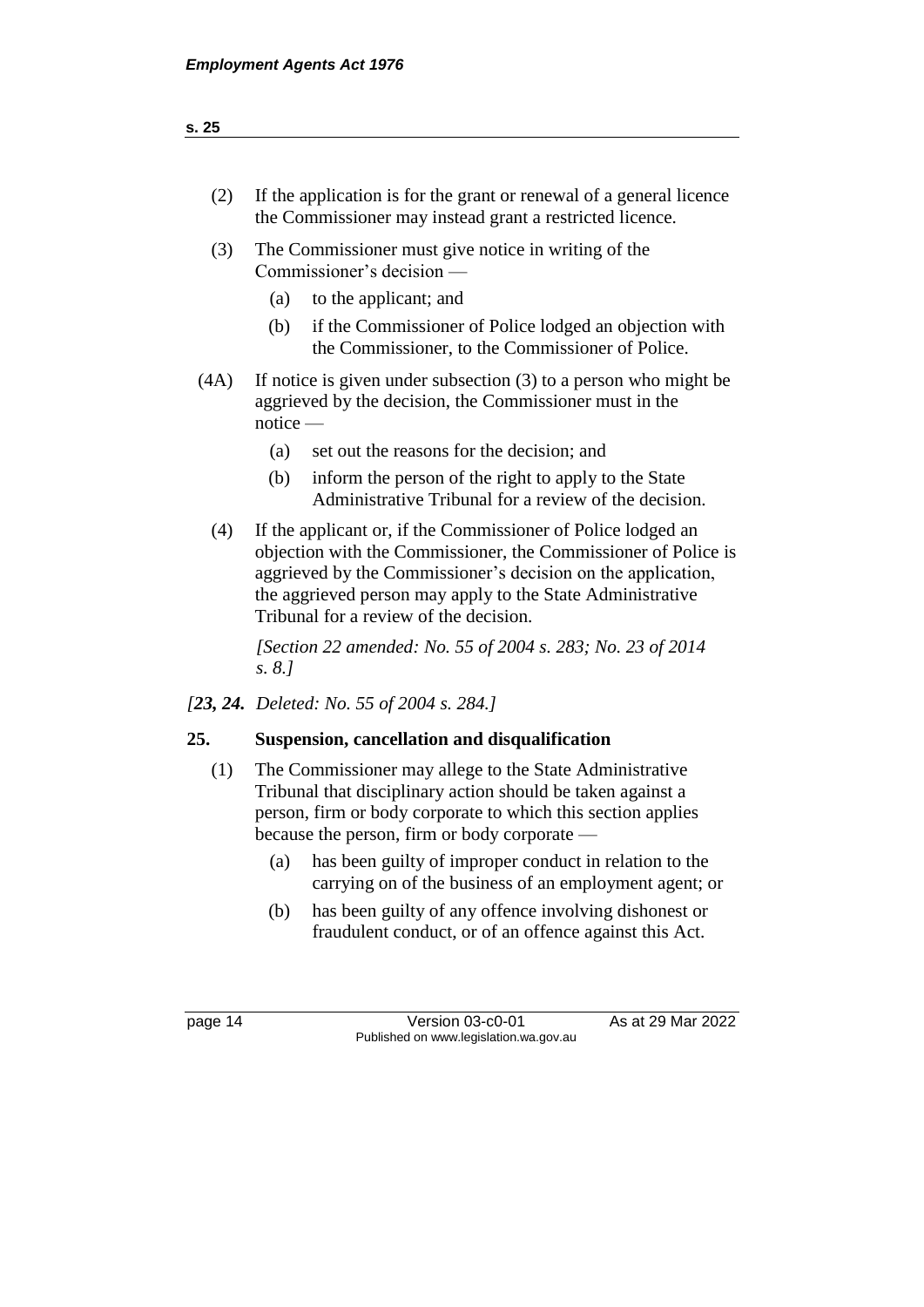- (2) This section applies to any person, firm, or body corporate who or which is or are, or during the period of 12 months immediately preceding was or were, the holder of a licence or named in a licence.
- (3) Where the State Administrative Tribunal, on dealing with an allegation under subsection (1), is satisfied that a reason described in that subsection has been made out, it may order that the licence concerned be suspended for such period as the Tribunal determines or shall be cancelled and that any or all of such persons or any such firm or body corporate shall be disqualified from holding or taking the benefit of a licence either for such period as the Tribunal specifies in the order or permanently.
- (4) The State Administrative Tribunal may order that the licence be delivered up to the Commissioner and any person who fails to deliver up his licence in accordance with the terms of the order commits an offence against this Act.
- (5) A licence the operation of which is suspended under this section shall for the period of that suspension be deemed not to be in force.
- (6) Where a person, firm or body corporate is disqualified from holding or taking the benefit of a licence by an order of the State Administrative Tribunal made under this section he or it shall not, for the period of that disqualification, be eligible to apply for any further or other licence under this Act.

*[Section 25 amended: No. 55 of 2004 s. 285; No. 8 of 2009 s. 51(2).]*

## **26. Form of licence**

- (1) A licence shall be in the form prescribed.
- (2) A licence shall specify
	- (a) the name of the holder and where it is granted on behalf of a firm or body corporate the name of that firm or body corporate; and

As at 29 Mar 2022 Version 03-c0-01 page 15 Published on www.legislation.wa.gov.au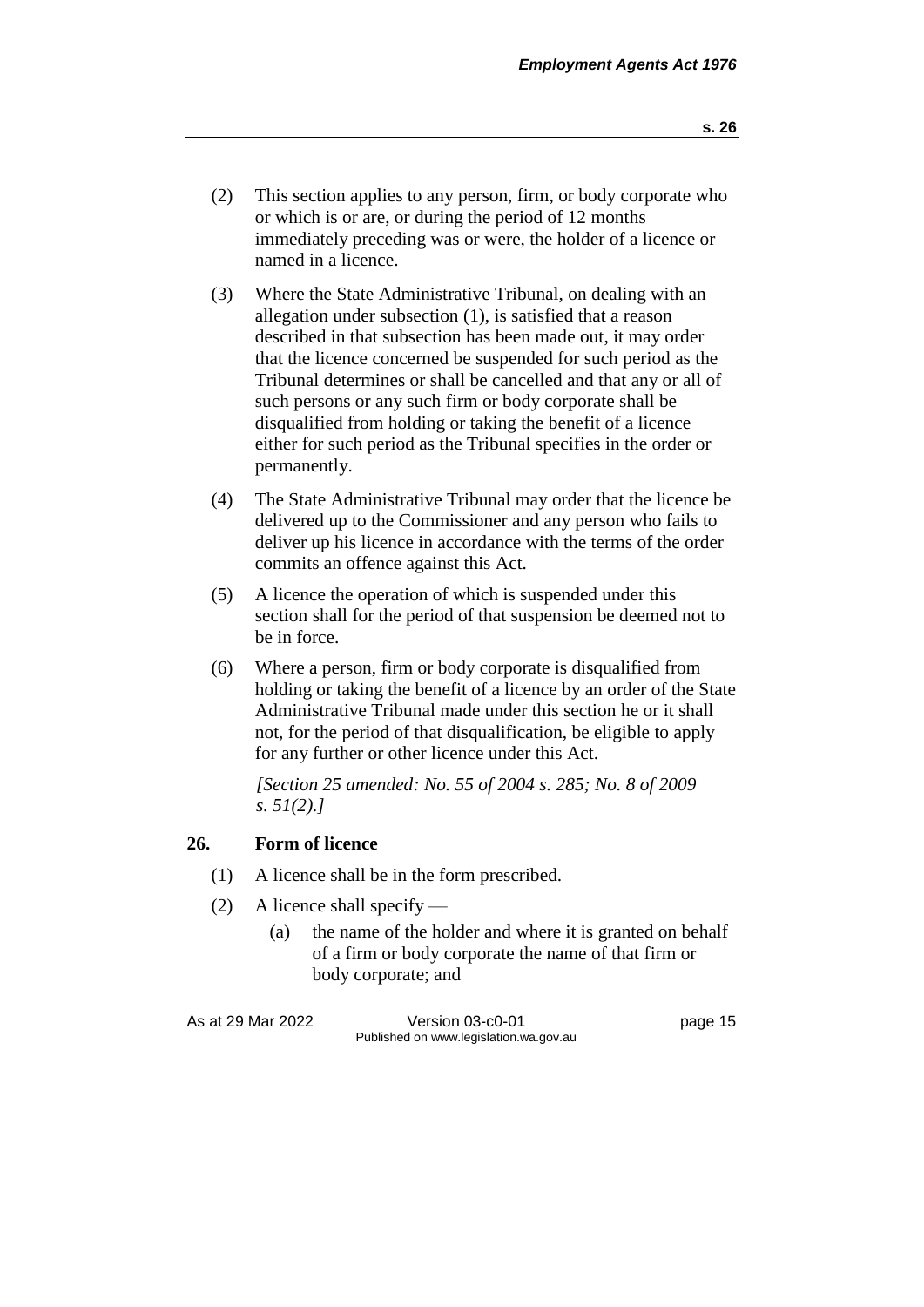- (c) the trade name, if any, under which the business is to be carried on; and
- (d) where appropriate, the class or classes of business authorised.
- (3) Where the Commissioner is satisfied that a licence has been lost or destroyed, he may issue a duplicate licence on payment of the prescribed fee.

*[Section 26 amended: No. 55 of 2004 s. 294.]*

## **27. Register**

- (1) The Commissioner shall keep a Register in the prescribed manner of all persons licensed, and all firms and bodies corporate on behalf of which a licence has been granted, under this Act.
- (2) Particulars of every condition, limitation and restriction imposed in relation to a licence shall be specified in the Register.
- (3) The Commissioner shall, upon receipt of the prescribed fee, make the Register available for inspection and furnish a certificate as to the contents of the Register.
- (4) A certificate under the hand of the Commissioner as to any matter contained in the Register shall, in the absence of proof to the contrary, be taken as proof of the matter so certified.

*[Section 27 amended: No. 55 of 2004 s. 294.]*

## **28. Limitation period for offences**

A prosecution for an offence under this Act must be commenced within 2 years after the date on which the offence is alleged to have been committed.

*[Section 28 inserted: No. 59 of 2004 s. 141.]* 

page 16 Version 03-c0-01 As at 29 Mar 2022 Published on www.legislation.wa.gov.au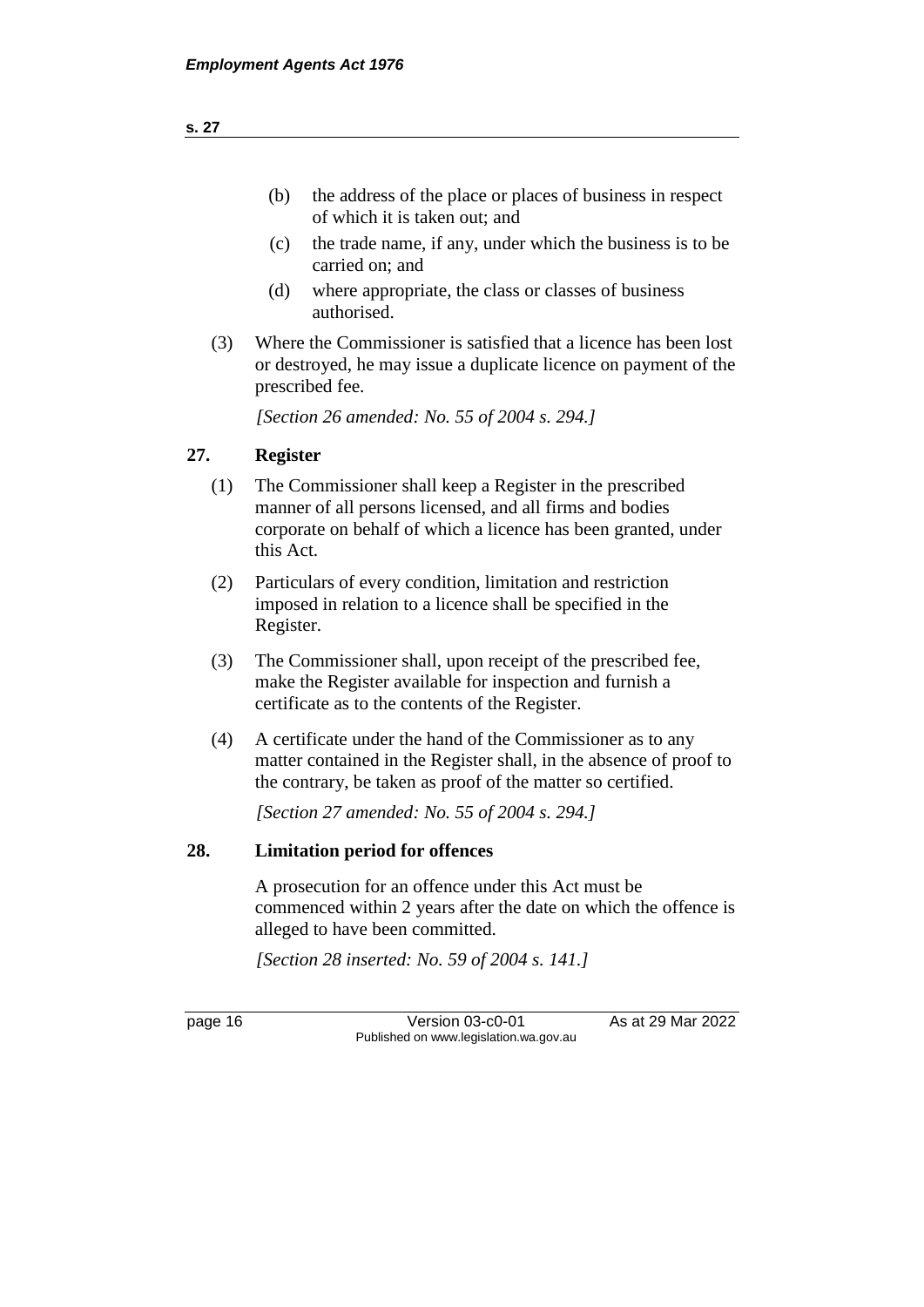## **29. Misrepresentation and allied offences**

- (1) A person who knowingly makes or publishes or causes to be made or published in the course of business as an employment agent any representation or statement which he knows or reasonably ought to know —
	- (a) is false or misleading in a material particular; or
	- (b) is likely to deceive or mislead a person in a material way,

commits an offence.

- (2) If in a proceeding against any person for making or publishing or causing to be made or published any representation or statement in contravention of this section it is proved that the representation or statement was in contravention of this section when made or published, that person shall be deemed to have had knowledge that the representation or statement contravened this section unless he proves —
	- (a) that he took all reasonable precautions against committing the contravention; and
	- (b) that at the time of making or publishing the representation or statement he had reasonable grounds to believe and did believe that the representation or statement did not contravene this section when so made or published and that he had no reason to suspect otherwise.
- (3) Any employment agent who induces a person to enter into any engagement by any statement or representation made or published in contravention of subsection (1) commits an offence.

Penalty: \$500.

As at 29 Mar 2022 Version 03-c0-01 page 17 Published on www.legislation.wa.gov.au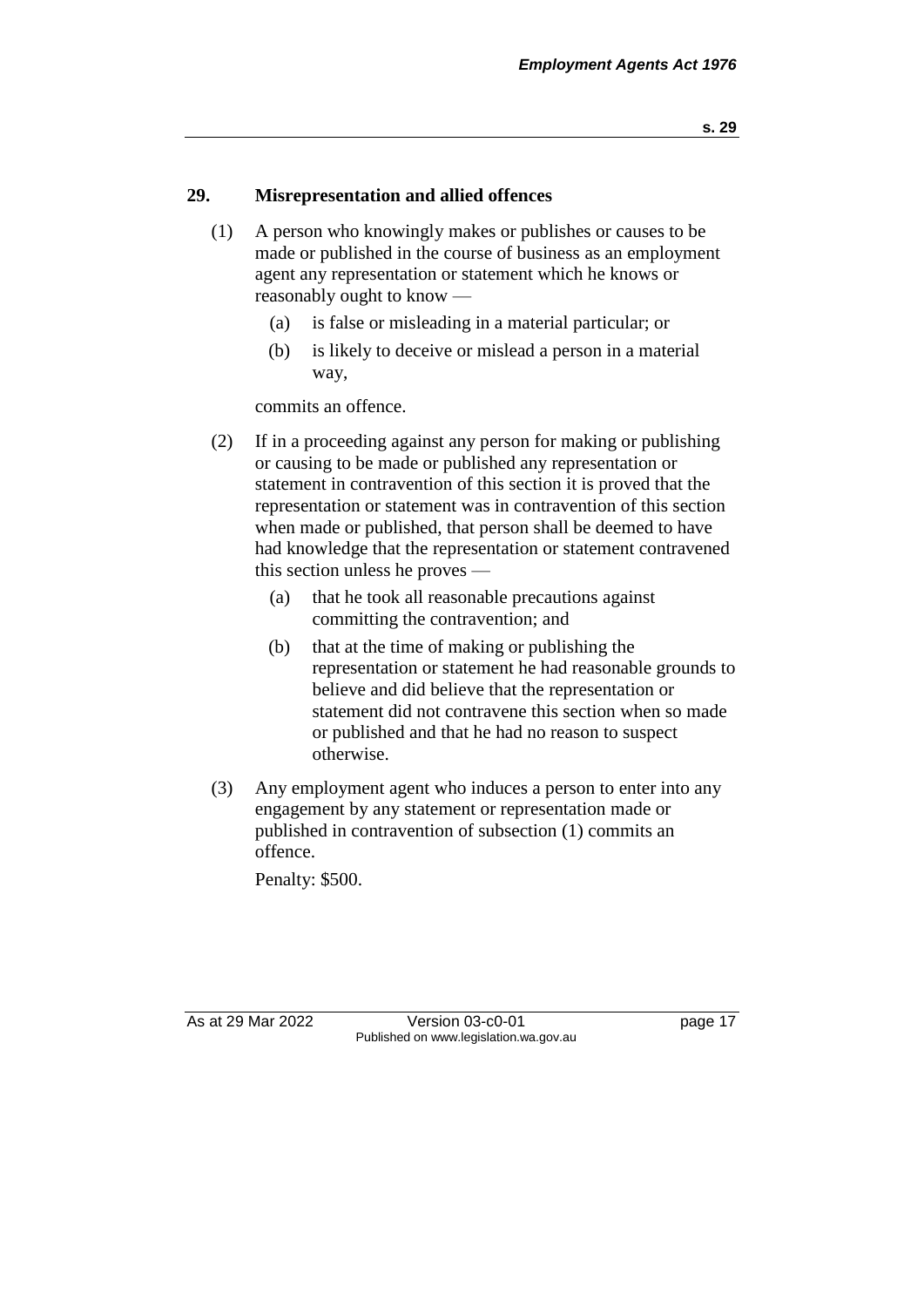(4) Any employment agent who untruthfully and wilfully publishes, advertises, or otherwise represents or holds himself out as being authorised by any person or body of persons, whether corporate or unincorporate, to act in or promote the engagement of any person or class of persons for any employment commits an offence.

Penalty: \$500.

### **30. Offences**

- (1) Any person who
	- (a) fails to comply with any of the requirements of this Act within the time or in the manner thereby provided; or
	- (b) contravenes or fails to comply with any provision of this Act,

commits an offence.

- (2) Any person convicted of an offence against this Act is liable, where no penalty is expressly provided for the offence, to a penalty not exceeding \$200.
- (3) Where a body corporate is charged with an offence against this Act, a person who is concerned or takes part in the management of that body corporate may be charged with a like offence and where the body corporate is convicted of the offence a person who is so concerned or takes part in the management of the body corporate may be convicted of the like offence unless he proves that —
	- (a) the offence committed by the body corporate was committed without his knowledge; or
	- (b) he was not in a position to influence the conduct of the body corporate in relation to the commission of the offence by it; or
	- (c) he, being in such a position, used all due diligence to prevent the commission of the offence by the body corporate.

page 18 Version 03-c0-01 As at 29 Mar 2022 Published on www.legislation.wa.gov.au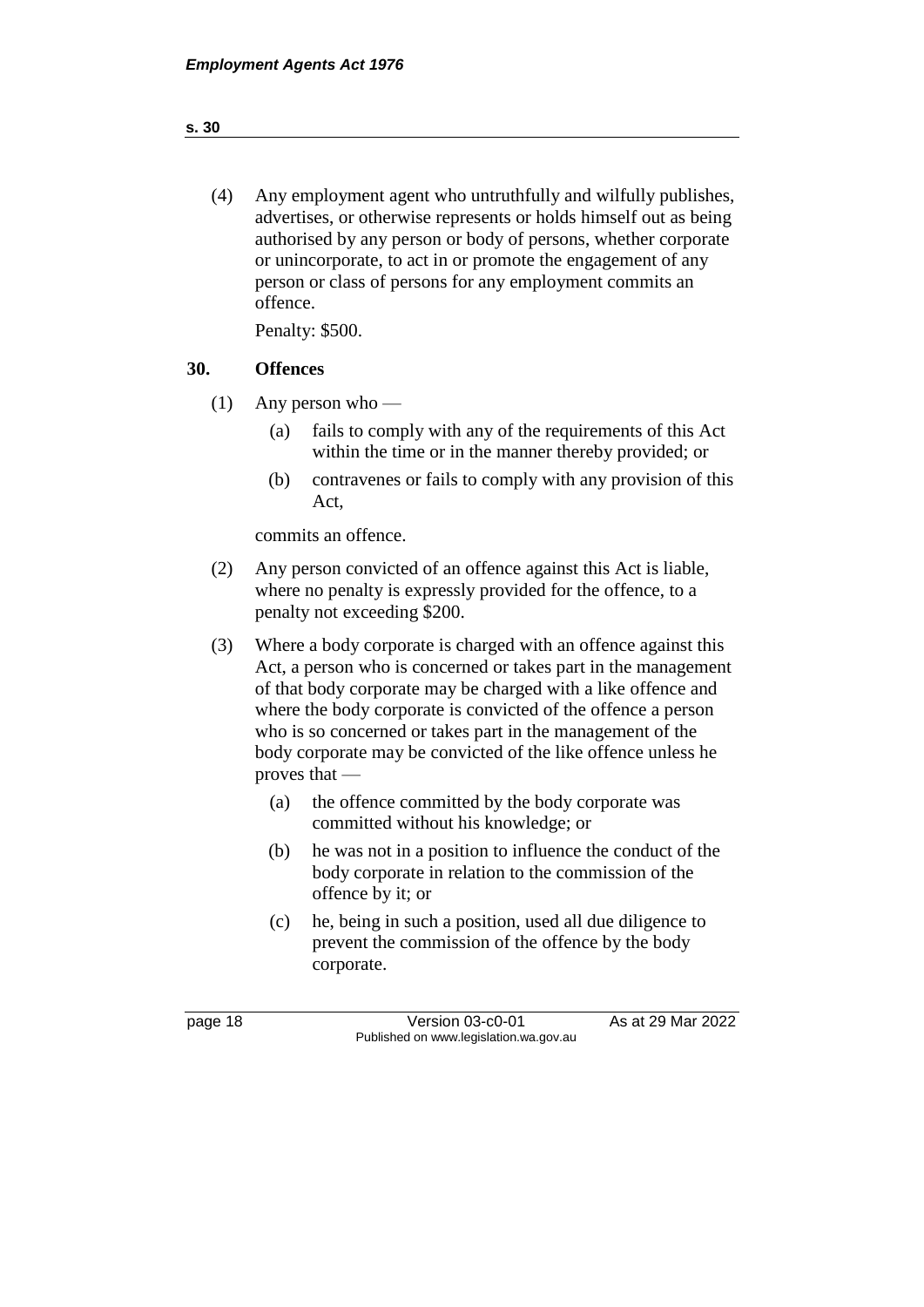- (4) Where by reason of or arising out of any act or omission of the holder of a licence granted on behalf of a firm or body corporate a person is charged with an offence under this Act, or is the subject of an allegation under section 25(1), it shall be an answer in any such case for the firm or body corporate to show  $that -$ 
	- (a) the act or omission complained of was committed or occurred without the knowledge of the firm or body corporate and that the firm or body corporate could not reasonably be expected to have known that any provision of this Act had been contravened or had not been complied with; or
	- (b) the firm or body corporate was not in a position to influence the conduct of the holder of the licence in relation to the act or omission; or
	- (c) the firm or body corporate used all due diligence to prevent the commission or occurrence of such act or omission.

*[Section 30 amended: No. 55 of 2004 s. 287.]*

## **31. Facilitation of proof**

In any prosecution for an offence against this Act —

- (a) it is not necessary to prove the appointment of the Commissioner or any person appointed by the Commissioner to institute and conduct proceedings on the Commissioner's behalf or his authority, but nothing in this paragraph prevents the right of the accused to prove the extent of that authority; and
- (b) a signature purporting to be that of the Commissioner or a person appointed by the Commissioner shall be taken to be the signature of the person whose signature it purports to be until the contrary is proved; and
- (c) a statement signed by the Commissioner that a licence of the description mentioned in the statement has or has not been granted under this Act to or in relation to any

As at 29 Mar 2022 Version 03-c0-01 page 19 Published on www.legislation.wa.gov.au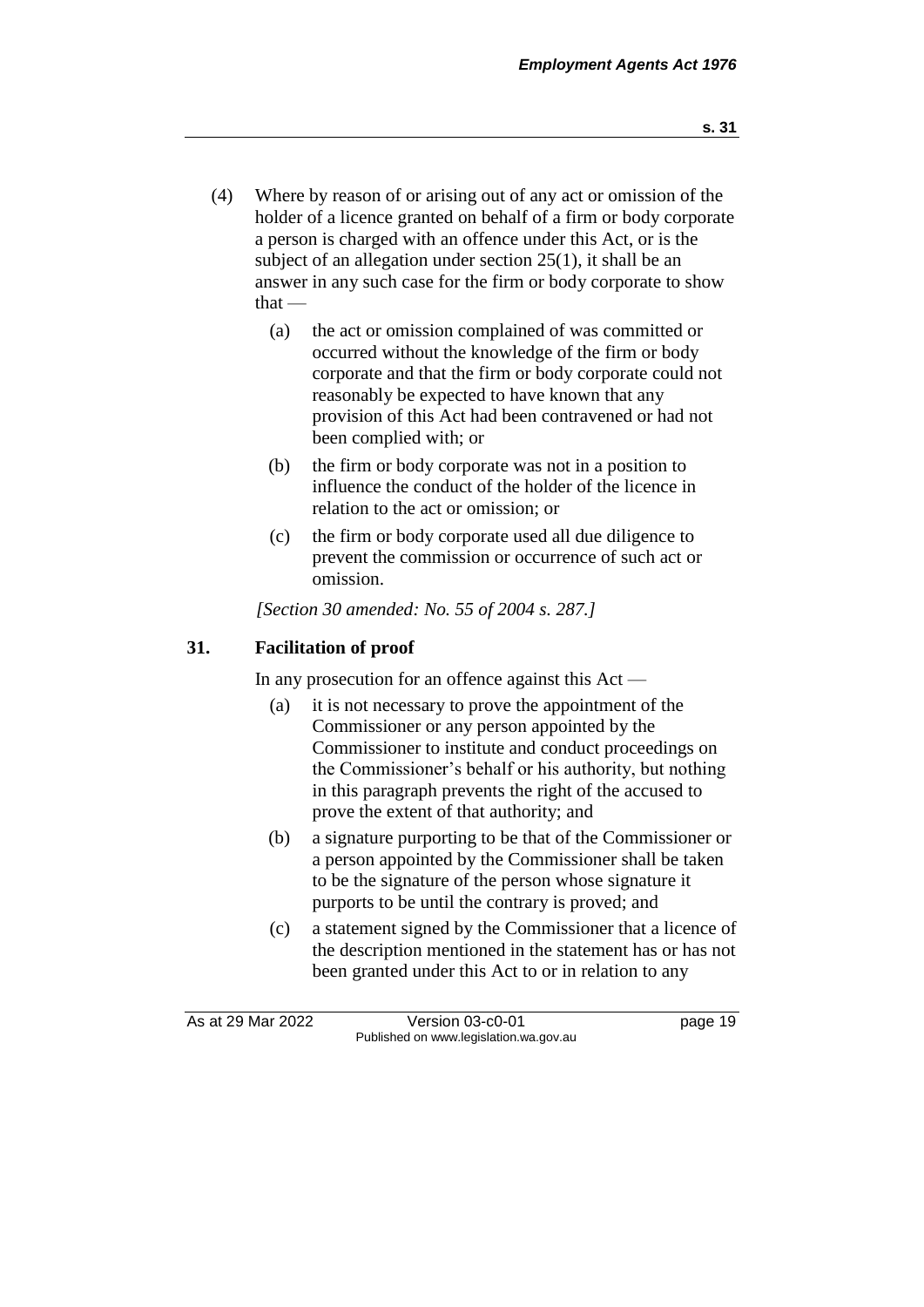person, firm or body corporate specified in the statement, or as to the date of issue or renewal and the particulars contained in any such licence or the conditions, limitations or restrictions imposed thereon, is evidence of the matters specified in the statement; and

- (d) the allegation in or averment in any prosecution notice that any premises were used, at the time stated therein, for the purposes of carrying on the business of an employment agent is evidence thereof; and
- (e) any work done in any premises used for the purposes of carrying on the business of an employment agent shall be deemed to have been done, and any person employed therein shall be deemed to have been employed, with the knowledge and by the authority of the person responsible for the management of that business unless the contrary is proved.

*[Section 31 amended: No. 70 of 1990 s. 6; No. 55 of 2004 s. 288 and 294; No. 84 of 2004 s. 79 and 82; No. 8 of 2009 s. 51(3).]* 

#### **32. Contract for fees greater than scale to be voidable**

Where a contract or agreement is made or entered into whereby any employer or employee, or any person acting for any employer or employee, either directly or indirectly agrees to pay to any employment agent or to any person on his behalf in respect of any contract or transaction subject to the provisions of this Act, any fee or other moneys greater or other than the rates permitted in accordance with this Act, —

- (a) such greater or other amount is recoverable, with costs, by the person so paying; and
- (b) the contract or agreement is voidable at the option of that employer or employee.

## **33. Fees demanded by persons other than licensed employment agents**

A person, not being an employment agent licensed under this Act, who by or through any employment agent demands,

page 20 **Version 03-c0-01** As at 29 Mar 2022 Published on www.legislation.wa.gov.au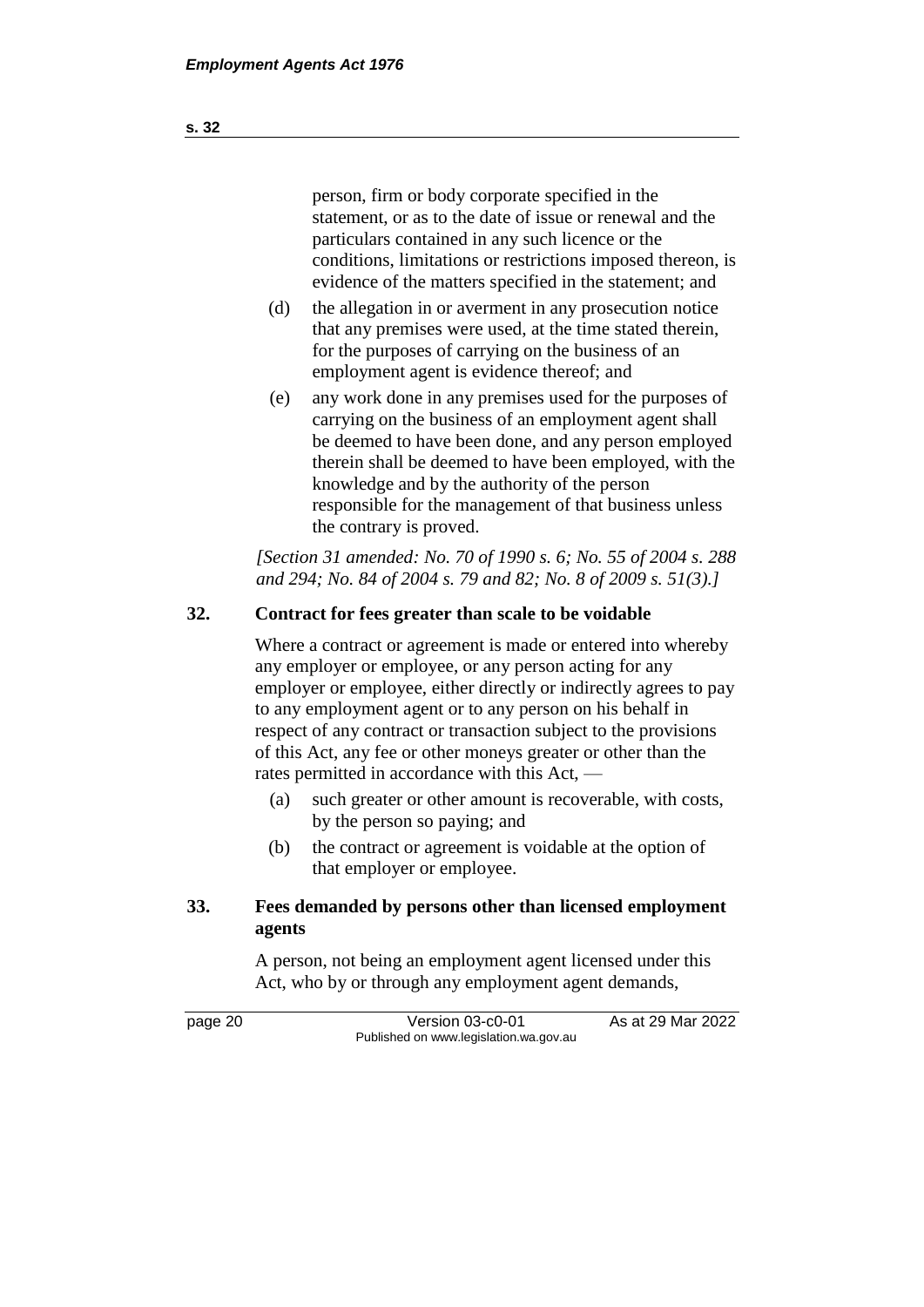receives or retains from a person seeking employment any fees or other moneys not lawfully chargeable under this Act commits an offence.

Penalty: \$500.

## **34. Employment by agent**

No fee shall be charged to an employee in relation to any transaction —

- (a) whereby the employee is employed by the employment agent or any firm or business in which the employment agent is personally involved; or
- (b) whereby the employee is so employed but the use of his services or his engagement for the purposes of other employers is arranged for casual or short term periods.

## **35. Single hirings**

Where a transaction relates to an engagement for a term certain only the fee shall be fixed at the commencement and shall not be chargeable to an employee on the basis of a continuing or recurring commitment having the effect of reducing the amount of his periodic remuneration, notwithstanding that the term of the engagement is thereafter extended.

## **36. Fees chargeable to employees generally**

- (1) On and after the expiry of a period of 3 years from the day on which this section came into operation, or on and after such earlier date as the Governor may by Order in Council declare in relation to any class of business specified therein, no fee shall be chargeable to an employee in relation to any transaction.
- (2) Subject to subsection (1), in relation to any transaction the fee to be charged to an employee shall be fixed in accordance with the scale approved under section 38, and an employment agent shall not directly or indirectly demand, receive or retain from an employee any amount in excess of the fee so fixed and the expenses permitted in accordance with this Act.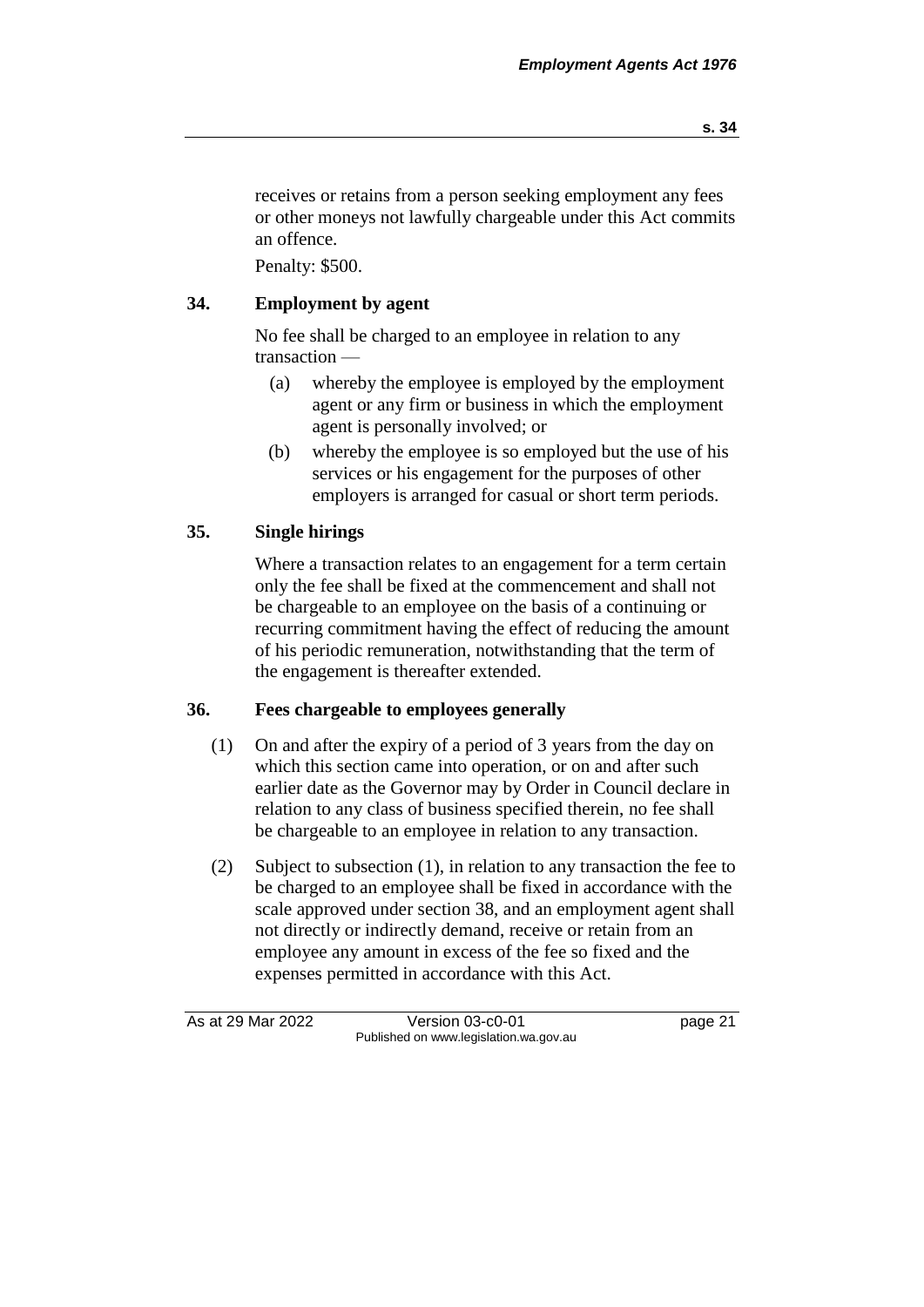| (3) | The scale of fees and expenses chargeable to an employee shall |
|-----|----------------------------------------------------------------|
|     | be displayed in the office of the employment agent, in such a  |
|     | manner as to be easily readable.                               |

- (4) No fee or expense shall be recoverable from any employee by an employment agent unless either before that person was accepted as a client or at or prior to the acceptance of the engagement written advice of the scale of fees and expenses applicable was given or forwarded to him.
- (5) In relation to any engagement
	- (a) no fee shall be charged to the employee unless a fee is also charged to the employer; and
	- (b) the fee charged to the employee shall not exceed the fee charged to the employer.

## **37. Fees chargeable to employers generally**

- (1) In relation to any transaction, the amount of fees and expenses chargeable to an employer by an employment agent shall be —
	- (a) unless the parties have otherwise agreed in writing, the amount fixed by reference to the relevant scale determined in accordance with this Act; or
	- (b) where the employer and the employment agent in relation to any particular transaction or class of transactions have negotiated and agreed in writing in advance the basis on which the employer is to be charged, an amount determined in accordance with that basis,

and an employment agent shall not directly or indirectly demand, receive or retain from an employer any amount in excess of the amount so determined.

(2) The scale of fees and expenses that may be charged by an employment agent to an employer pursuant to subsection  $(1)(a)$ shall be made readily available for perusal by the employer at the office of the employment agent.

page 22 Version 03-c0-01 As at 29 Mar 2022 Published on www.legislation.wa.gov.au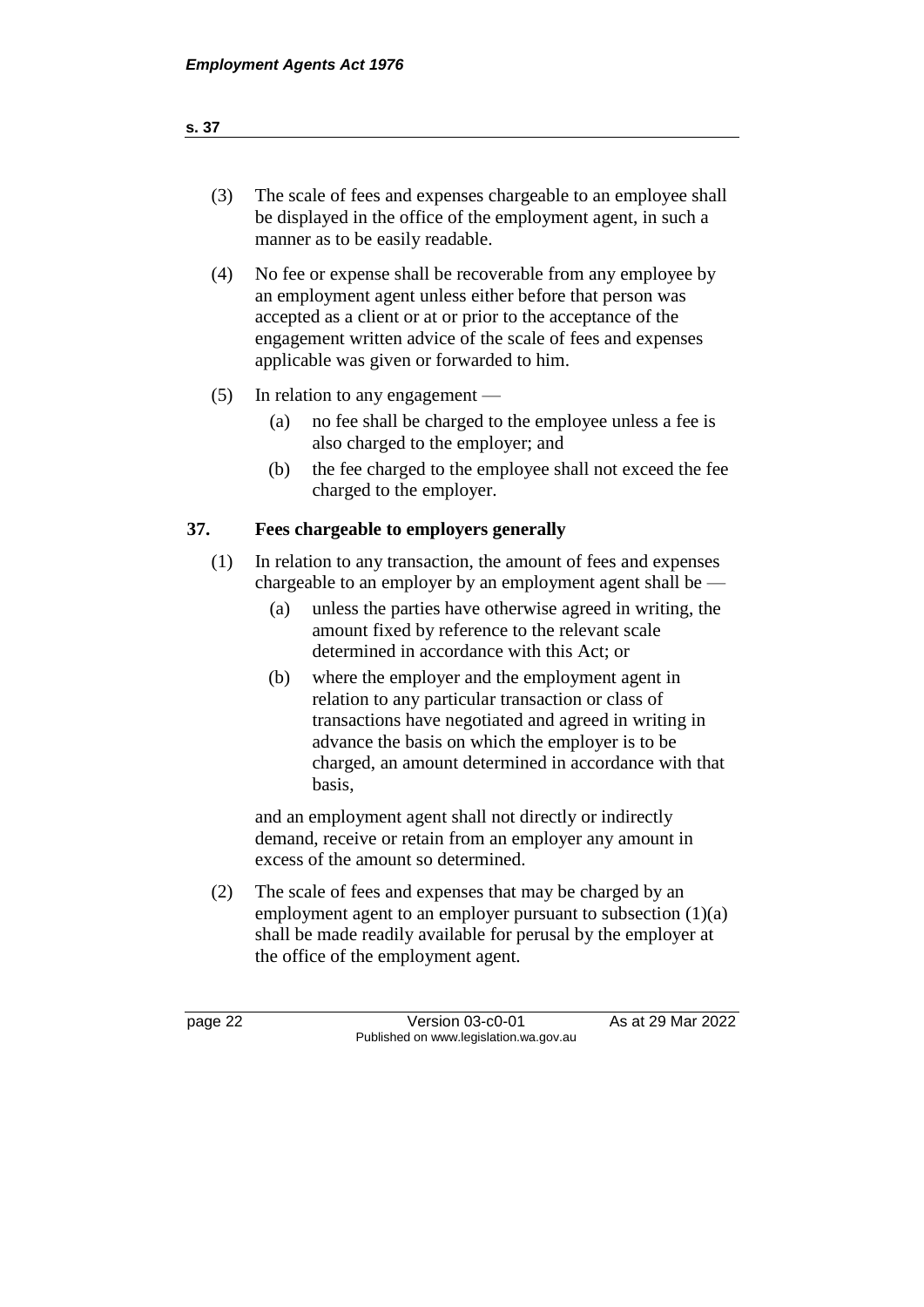(3) Subject to the provisions of subsection  $(1)(b)$ , no fee or expense shall be recoverable from any employer by an employment agent unless on or before the introduction of the employee the employer was given, either personally or by posting to the address notified by him, written advice of the scale of fees and expenses applicable.

## **38. Scale of fees and expenses**

- (1) No scale of fees or expenses shall be used by an employment agent unless it has been submitted to and approved by the Commissioner.
- (2) A scale of fees or expenses shall set out clearly
	- (a) the maximum amounts that are to be chargeable or the formula upon which the maximum charge is to be assessed; and
	- (b) whether
		- (i) the employer and the employee; or
		- (ii) only the employer,

are liable to pay the fees or expenses; and

- (c) if different rates are to be chargeable for different classes of person, place, employment, or other circumstance, the rates applicable to each; and
- (d) the time for payment; and
- (e) the period and other conditions of any replacement guarantee to be offered; and
- (f) where the amount includes expenses
	- (i) the fee; and
	- (ii) the basis upon which the expenses are to be assessed, stating specifically the ancillary or administrative services to be charged for in each transaction.

*[Section 38 amended: No. 55 of 2004 s. 294.]*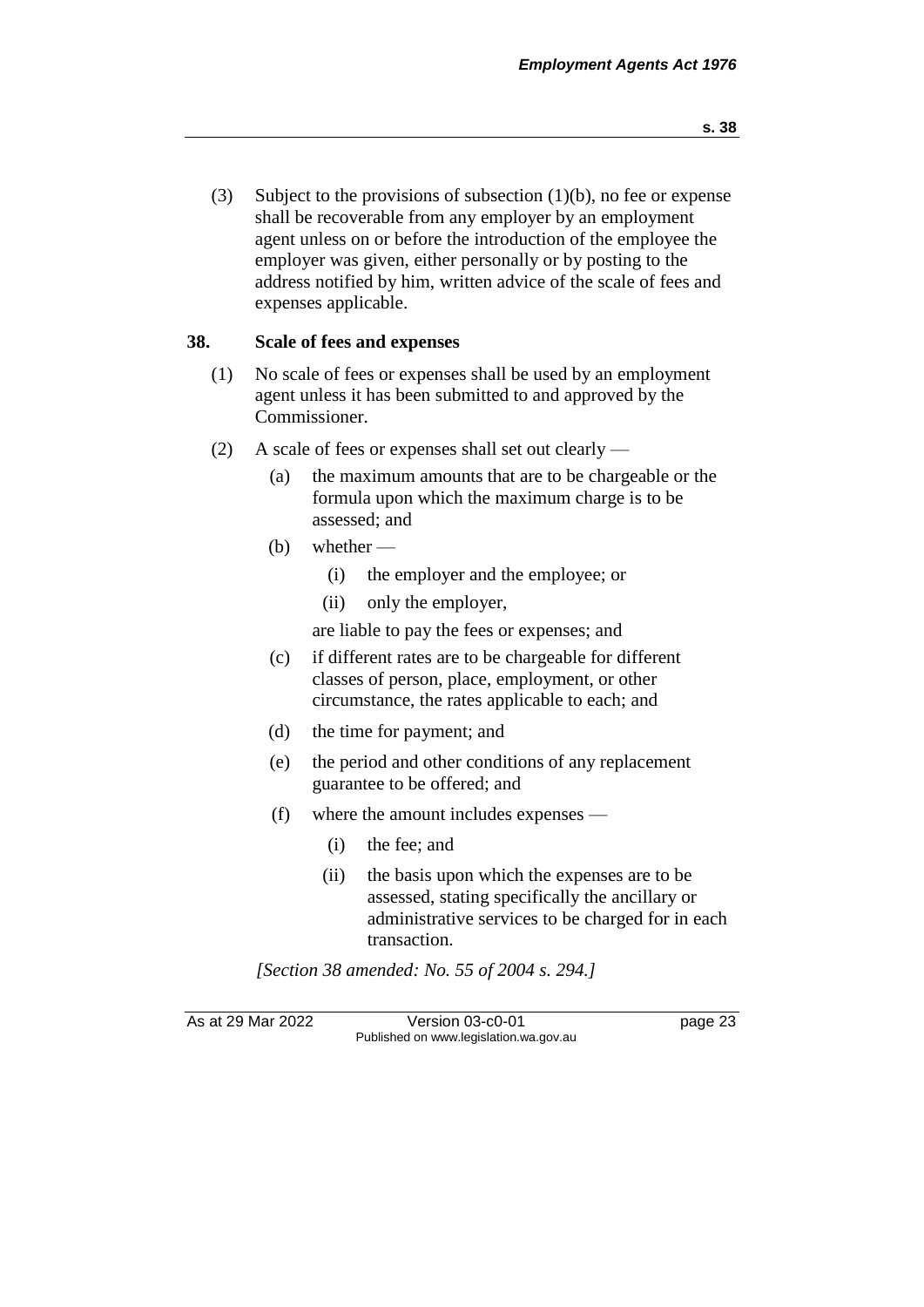## **39. Failure to arrange employment**

Where a person pays to an employment agent any moneys in respect of fees or expenses or otherwise and does not through the services of that employment agent —

- (a) being an employee, obtain employment within one month; or
- (b) being an employer, engage an employee within such period as is agreed or within one month, whichever is the greater period,

then on demand made within one further month thereafter the employment agent shall repay those moneys after deduction of such expenses as are lawful.

#### **40. Statements of account**

Where an employment agent acts for an employee, with the employees written consent, in relation to an engagement which requires the employer to pay to the employment agent the whole or any part of the remuneration earned by the employee for his services, that employment agent is required —

- (a) when requesting payment from the employer, to furnish to the employer a written statement of account showing clearly —
	- (i) the name of the employee; and
	- (ii) the period of the employment; and
	- (iii) the hours worked; and
	- (iv) the amount of moneys due, specifying separately the wages or other money due to the employee and the amounts due to the employment agent in respect of his fees and his expenses;

and

page 24 Version 03-c0-01 As at 29 Mar 2022 Published on www.legislation.wa.gov.au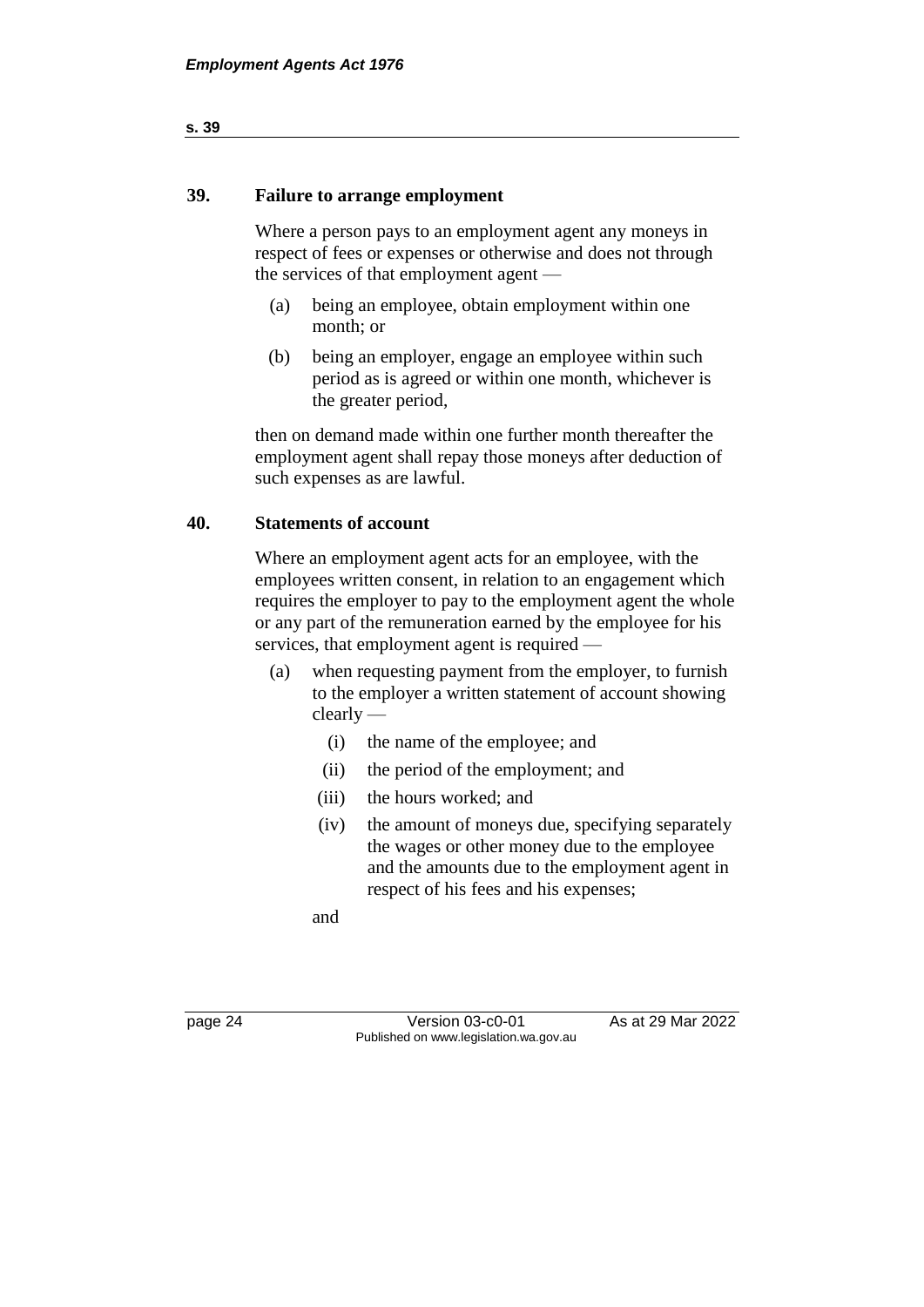- (b) when making payment to the employee, to furnish to the employee a written statement of account signed by the employment agent showing clearly —
	- (i) the name of the employer; and
	- (ii) the period of the employment; and
	- (iii) the hours worked; and
	- (iv) the amount of moneys received from the employer, specifying separately the fee due to the employment agent from the employer, the fee due to the employment agent from the employee and the amounts due to the employment agent in respect of each other account, with details of the reason for each such other account.

*[Section 40 amended: No. 8 of 2009 s. 51(4).]*

## **41. Short term placements, and spurious interviews**

- (1) An engagement whereby
	- (a) the employee is in the employ of a person and
		- (i) the services of that employee are assigned to another employer; or
		- (ii) an engagement with another employer is arranged,

by the first named employer for a casual, short term or temporary period not exceeding 3 months; or

(b) the employee works under an arrangement or agreement with a person who is his employer to perform work or services for some other employer,

and no specific contract of service is entered into between that employee and the other employer but the other employer is responsible to the employee for the payment of wages or other lawful obligations, that engagement shall be taken to be a short term placement to which the provisions of this Act apply and

As at 29 Mar 2022 Version 03-c0-01 page 25 Published on www.legislation.wa.gov.au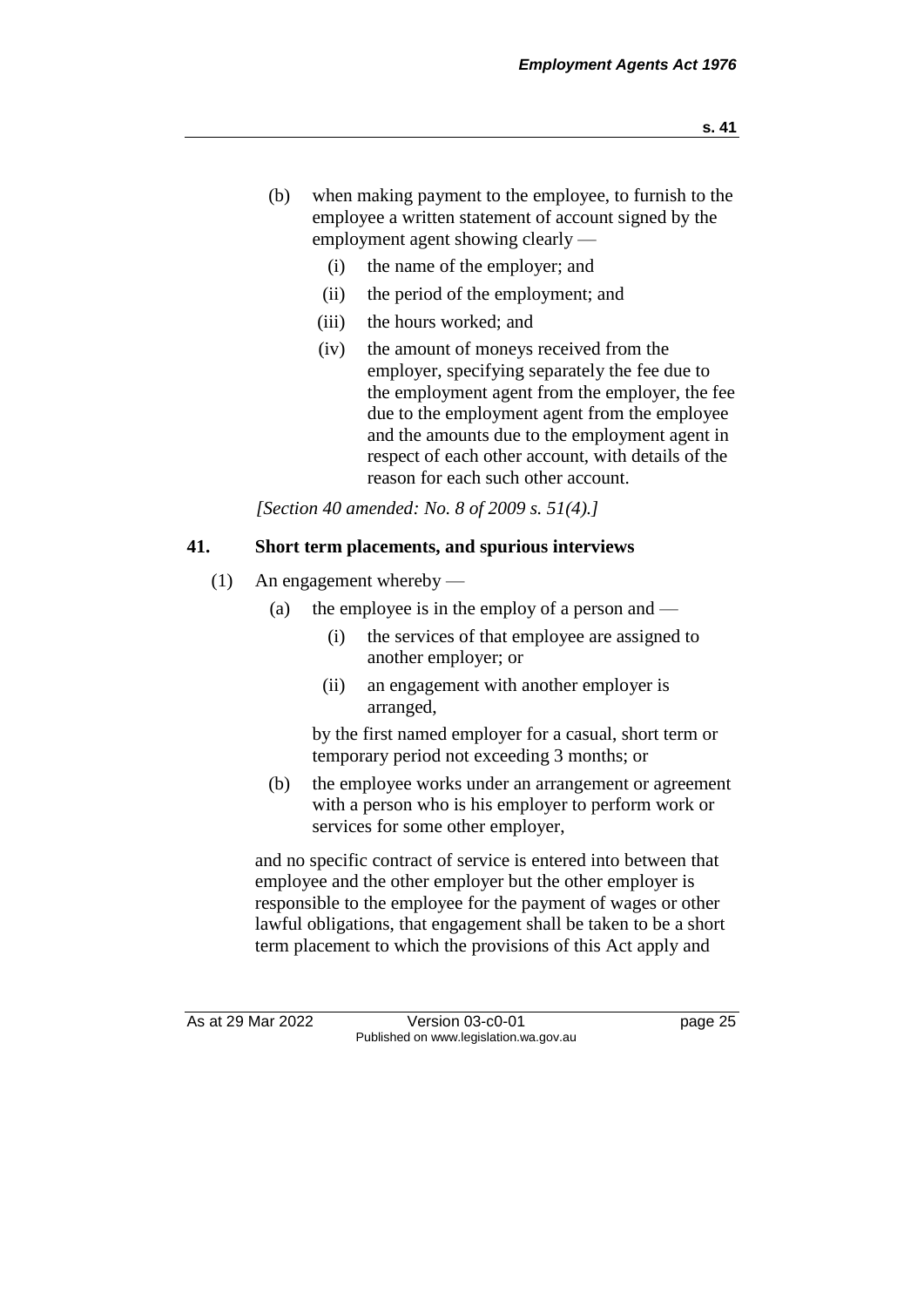the first named employer shall be deemed to be carrying on the business of an employment agent.

(2) A person who purports to offer employment, whether on his own behalf or that of another, and charges or attempts to charge any fee or other moneys by way of an application fee or otherwise in relation to the making of an application for that employment, not being a charge lawfully made under this Act, commits an offence.

Penalty: \$500.

## **42. Records of transactions**

- $(1)$  In relation to
	- (a) every person on behalf of whom he consents to try and procure employment; and
	- (b) every person on behalf of whom he consents to try and procure an employee,

an employment agent shall prepare and maintain a record clearly showing the full names and address of the person for whom he is acting, the nature of and the conditions and remuneration applicable to the employment sought or offered, and such other particulars as may be prescribed.

- (2) Every employment agent who refers persons seeking employment to other persons with a view to engagement or who, on behalf of an employer, makes an engagement with any person to enter employment with that employer, whether the engagement be absolute or contingent, shall give or forward to each prospective employee a form of "Notice of Employment Offered" signed by the employment agent, and specifying —
	- (a) the name and address of the employment agent; and
	- (b) the name and business address of the proposed employer; and
	- (c) the name and residential address of the proposed employee; and

page 26 Version 03-c0-01 As at 29 Mar 2022 Published on www.legislation.wa.gov.au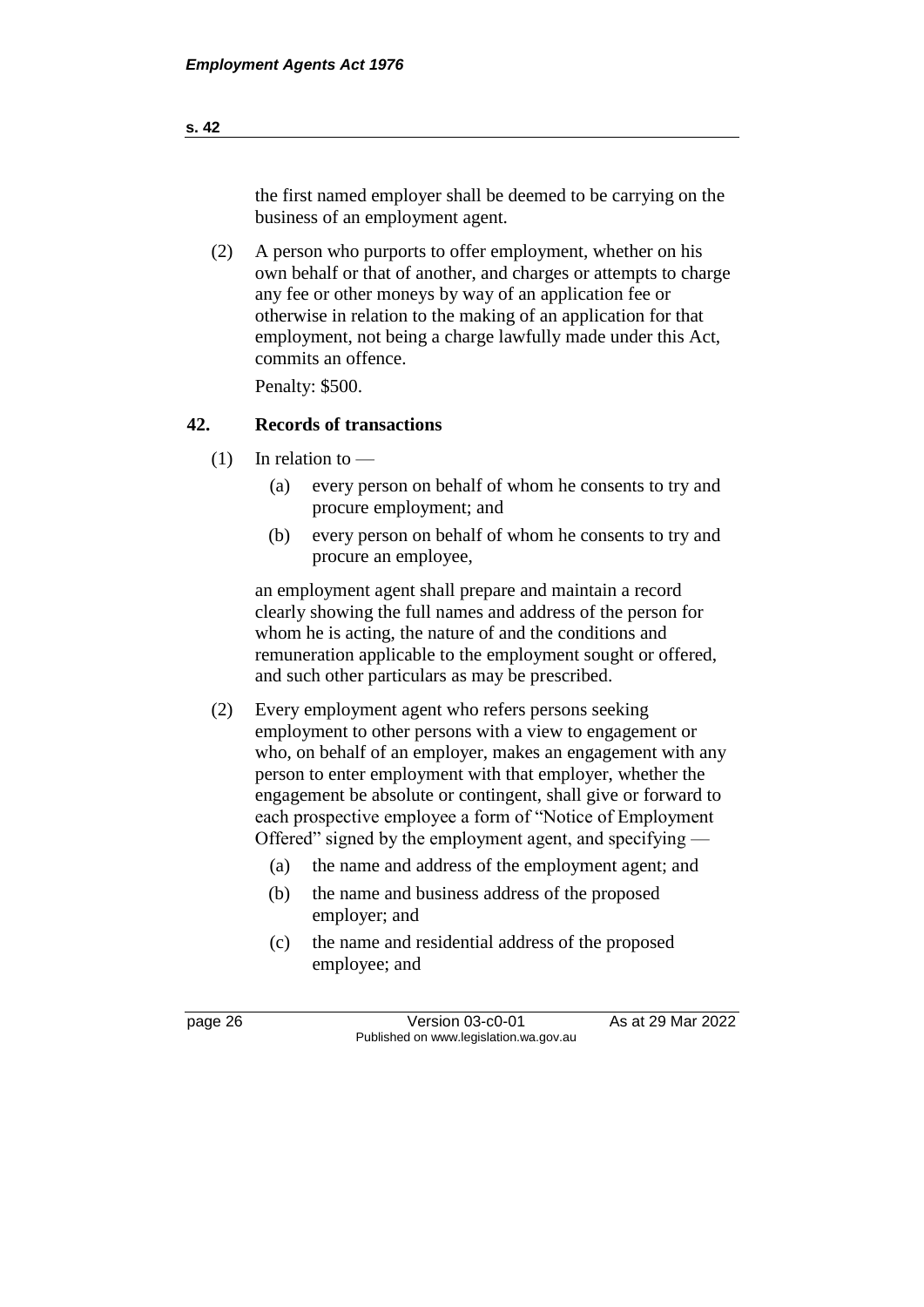- (d) particulars of the employment offered by the employer including —
	- (i) the nature of the employment;
	- (ii) the salary or wage;
	- (iii) such other details as to conditions relevant to the employment as the employer may supply.
- (3) Every "Notice of Employment Offered" shall contain a statement that the terms of the employment are a matter to be negotiated between the employer and the employee and that the particulars set out in the notice are given for guidance only.
- (4) Every employment agent
	- (a) shall keep as his own office record a copy of every form of "Notice of Employment Offered" in consecutive number order; and
	- (b) shall insert on his office copy of that form  $-$ 
		- (i) the date employment is commenced; or
		- (ii) that no engagement was made in respect of the offer.
- (5) Any document or other record required by this Act to be signed or kept by an employment agent may be so signed or kept on his behalf by a person authorised by him, but the responsibility for ensuring that the requirement has been complied with remains with the employment agent personally.

## **43. Financial records**

(1) Where a licensee in relation to any transaction in the course of business as an employment agent receives for or on behalf of any person an amount of money, the licensee shall record the amount or cause the amount to be recorded in such a manner as to show particulars of that receipt separately from any record of money received or held for or on behalf of any other person or for or on behalf of that licensee and shall keep that record at the

As at 29 Mar 2022 Version 03-c0-01 page 27 Published on www.legislation.wa.gov.au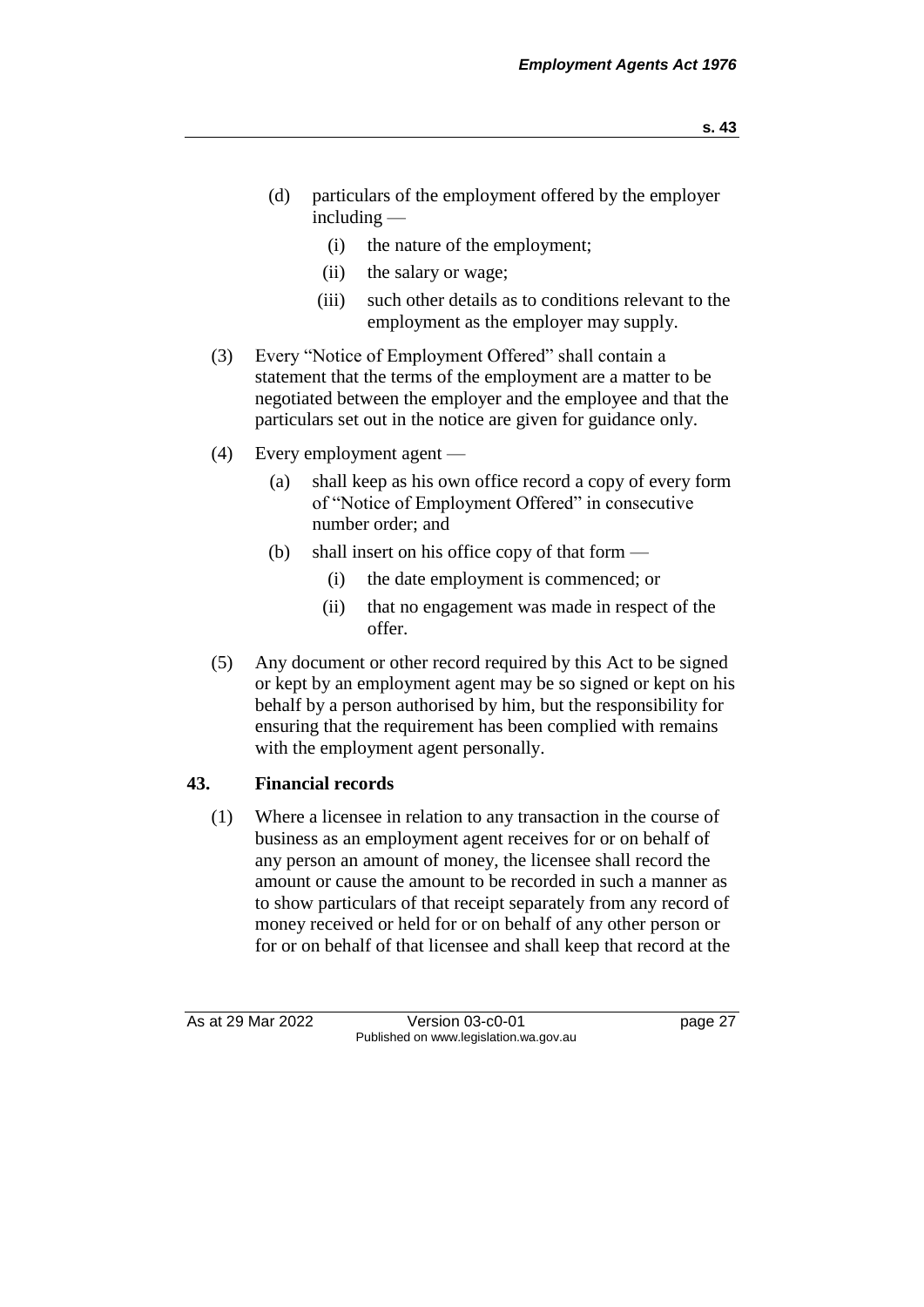## licensed premises or in such other place as the Commissioner may approve.

- (2) A licensee
	- (a) shall cause the record of accounts required by subsection (1) to be kept in such a manner as to show full and accurate particulars of each transaction, and of all withdrawals or payments made from that account in sufficient detail to enable the accounts to be conveniently and properly audited; and
	- (b) shall correctly balance those accounts at the end of each month.
- (3) A person who contravenes any of the provisions of this section is guilty of an offence against this Act.

*[Section 43 amended: No. 55 of 2004 s. 294.]*

## **44. Responsibility for entries**

Every entry in a record, whether a record of accounts or a record of transactions, kept for the purposes of this Act by or for a licensee is deemed, unless the contrary is proved, to have been made by or with the authority of the licensee.

## **45. Retention of records**

Every record required to be prepared for the purposes of this Act, whether a record of accounts or a record of transactions, shall be retained by the employment agent or the firm or body corporate for which it was prepared for a period of not less than 3 years after the date of its preparation, unless the Commissioner otherwise directs.

*[Section 45 amended: No. 55 of 2004 s. 294.]*

#### **46. Inspection of records**

(1) All books, accounts, documents, and other records that are required to be kept under this Act by a licensee shall at all

page 28 Version 03-c0-01 As at 29 Mar 2022 Published on www.legislation.wa.gov.au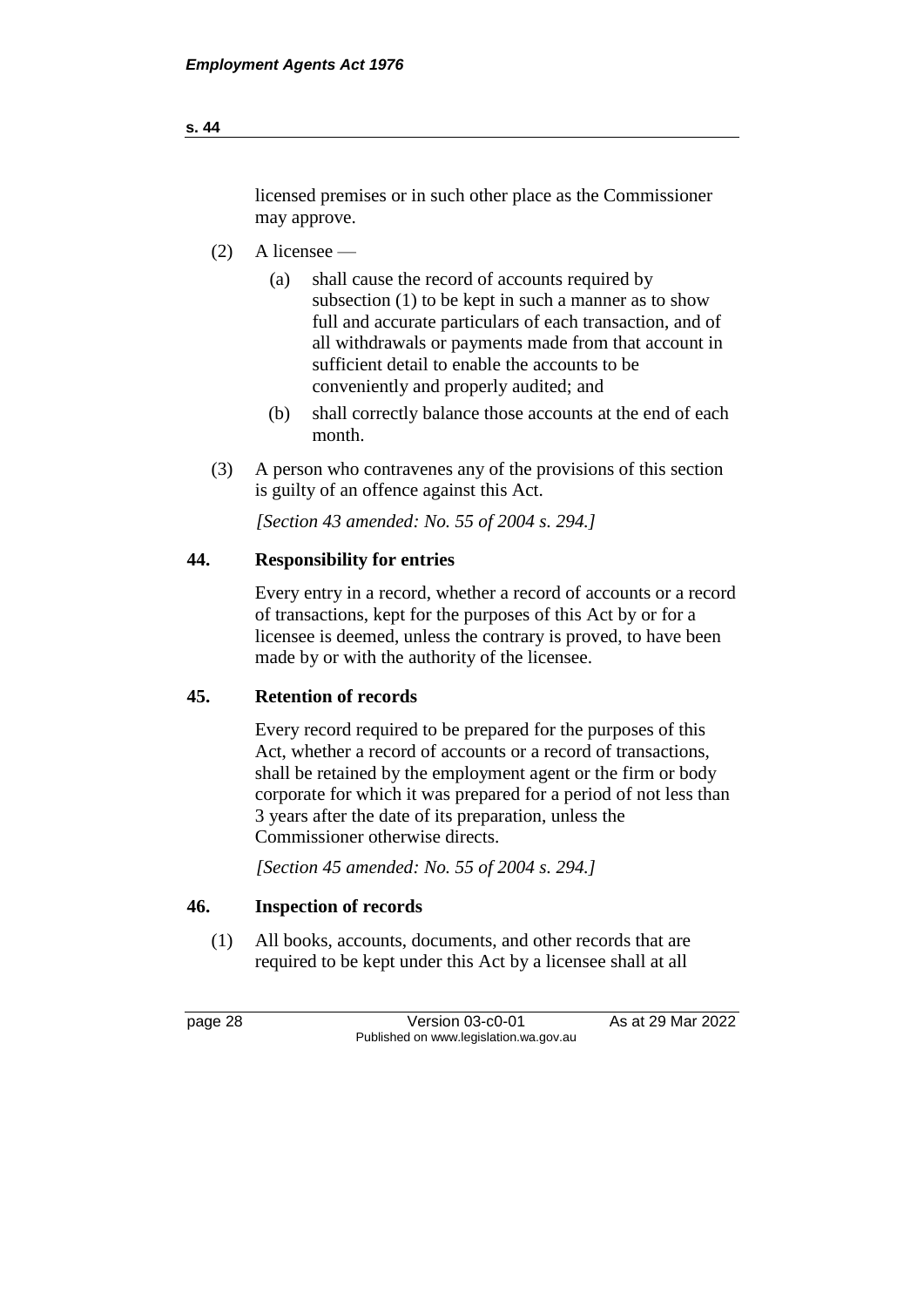**s. 46**

reasonable times be open to inspection by the Commissioner for the purposes of investigating whether this Act is being complied with or carrying out any other investigation for the purposes of this Act.

*[(2)-(5) deleted]*

- $(6)$  A person shall not
	- (a) fail to keep the records required to be kept in accordance with this Act, or any entry therein, or knowingly make any false or misleading entry therein, or deliver a false transcript of an entry therein.
	- *[(b) deleted]*

Penalty: \$500.

- (7) Where the Minister considers that for the protection of the public it is desirable so to do he may, by notice in writing, appoint an auditor, at the expense of the licensee, to arrange for and carry out an audit of the accounts of the licensee in connection with his business as an employment agent in respect of the period specified in the notice, and the auditor so appointed has in respect of those accounts the same powers as the powers conferred on the Auditor General by the *Auditor General Act 2006*, in relation to public accounts and shall prepare and deliver to the Minister a report on the audit.
- (8) For the purposes of this section the expression *licensee* includes —
	- (a) a person whose licence has expired or has been cancelled, suspended or surrendered; and
	- (b) any firm or body corporate named in a licence as that for the benefit of which it is to be used.
- (9) A person who contravenes any of the provisions of this section is guilty of an offence against this Act.

*[Section 46 amended: No. 98 of 1985 s. 3; No. 70 of 1990 s. 6; No. 55 of 2004 s. 289; No. 77 of 2006 Sch. 1 cl. 56(2).]* 

As at 29 Mar 2022 Version 03-c0-01 page 29 Published on www.legislation.wa.gov.au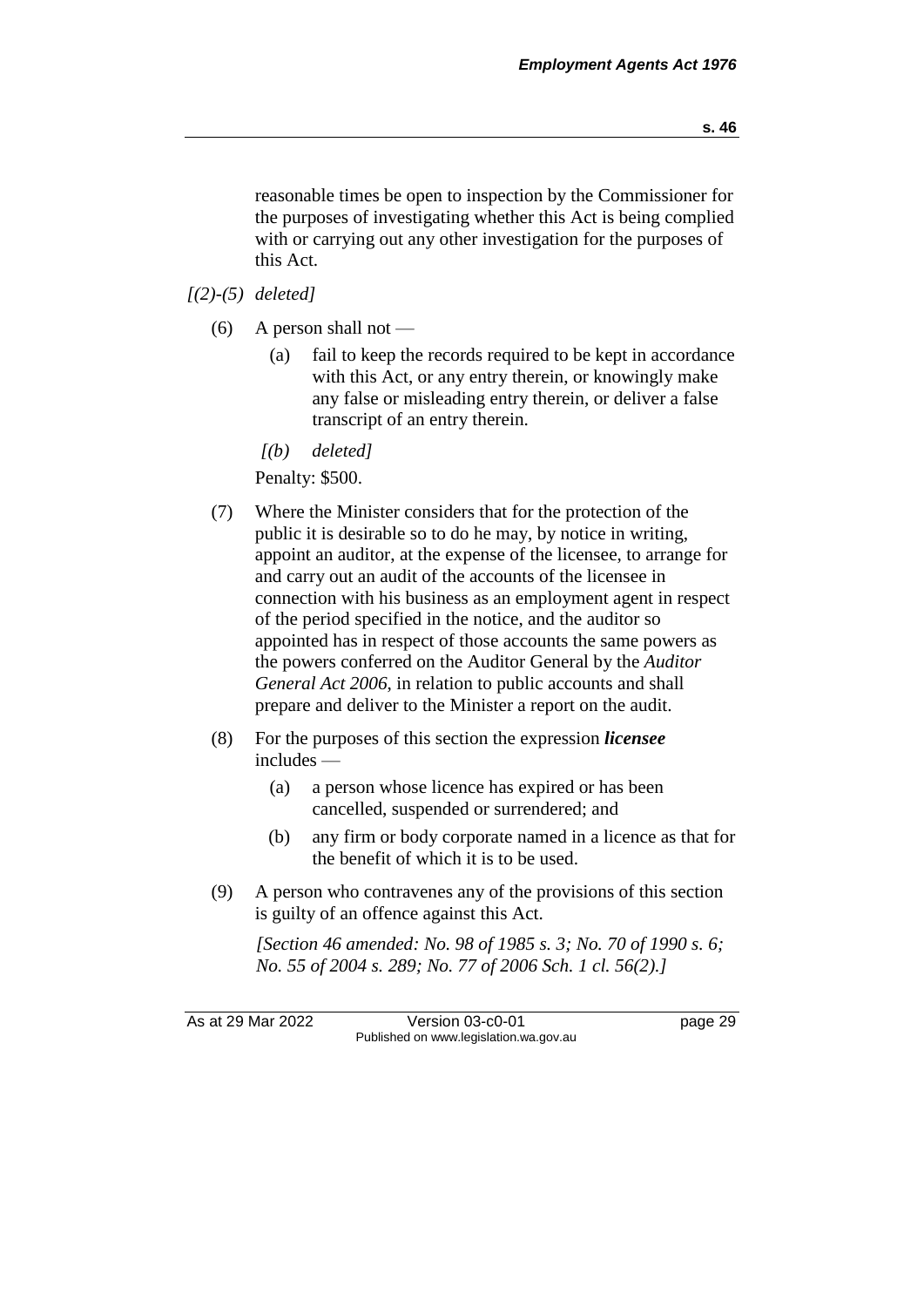## **47. Offences**

- $(1)$  A person shall not
	- (a) assault, resist or impede, delay or in any way obstruct the Commissioner in the exercise of his powers or in the discharge of his duties under this Act; or
	- (b) fail, without lawful excuse, to answer any question put to him in pursuance of this Act by the Commissioner or a person acting as professional or expert adviser to, or interpreter for, the Commissioner or give a false or misleading answer to any such question; or
	- (c) fail to comply in any respect with the lawful request, requirement, direction or order of the Commissioner; or
	- (d) when required by or under this Act to furnish any assistance or to furnish any information to the Commissioner —
		- (i) fail to furnish that assistance or information; or
		- (ii) furnish false or misleading information; or
		- (iii) refuse to sign any declaration that he is required to sign by or under this Act;
		- or
	- (e) fail, when so required by the Commissioner, to produce any permit, certificate or authority held or had by him, or any book, pay sheet, notice, record, list or other document of whatsoever kind required by this Act to be held or kept by him, or required by this Act to be produced to the Commissioner, or fail to allow the Commissioner, upon him so producing the same, to make copies of or take extracts from it or of any part thereof or of any entries therein; or
	- (f) directly or indirectly prevent any person from appearing before or being questioned by the Commissioner in accordance with this Act, or attempt to do so; or

page 30 Version 03-c0-01 As at 29 Mar 2022 Published on www.legislation.wa.gov.au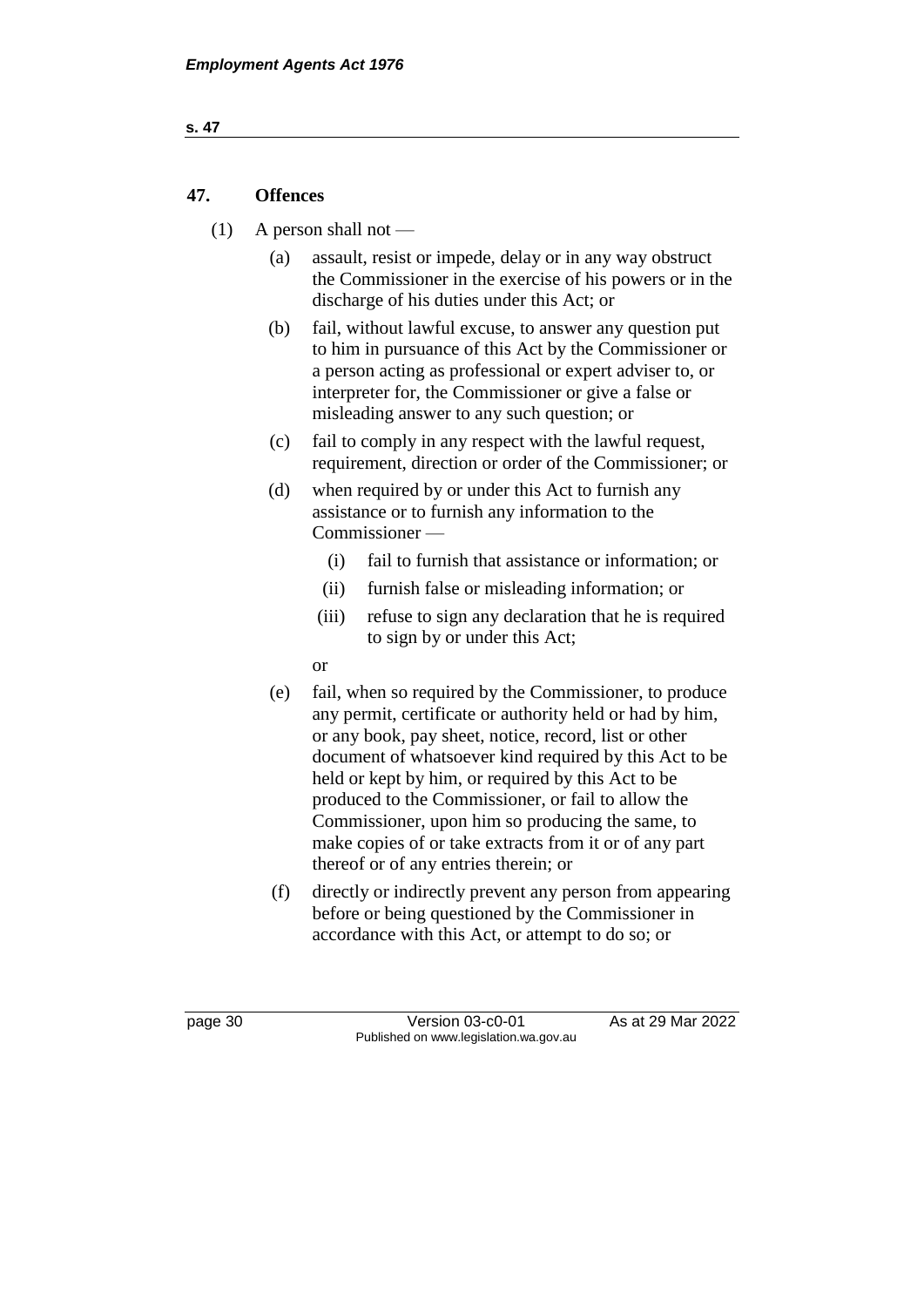- (g) use any threat or any abusive or insulting language to the Commissioner with respect to any inspection, examination or interrogation made by the Commissioner; or
- (h) impersonate the Commissioner.
- *[(2) deleted]*

*[Section 47 amended: No. 70 of 1990 s. 6; No. 55 of 2004 s. 290.]* 

## **48. Information officially obtained to be confidential**

- (1) A person who misuses information obtained by reason of any function that person has, or at any time had, in the administration of this Act commits an offence. Penalty: \$20 000.
- (2) A person misuses information if it is, directly or indirectly, recorded, used, or disclosed to another person, other than —
	- (a) in the course of duty; or
	- (b) under this Act; or
	- (c) for the purposes of the investigation of any suspected offence or the conduct of proceedings against any person for an offence; or
	- (d) in a manner that could not reasonably be expected to lead to the identification of any person to whom the information refers; or
	- (e) with the consent of the person to whom the information relates, or each of them if there is more than one.
- (3) In this section —

*information* means information concerning the affairs of a person.

*[Section 48 inserted: No. 28 of 2006 s. 94.]*

As at 29 Mar 2022 Version 03-c0-01 page 31 Published on www.legislation.wa.gov.au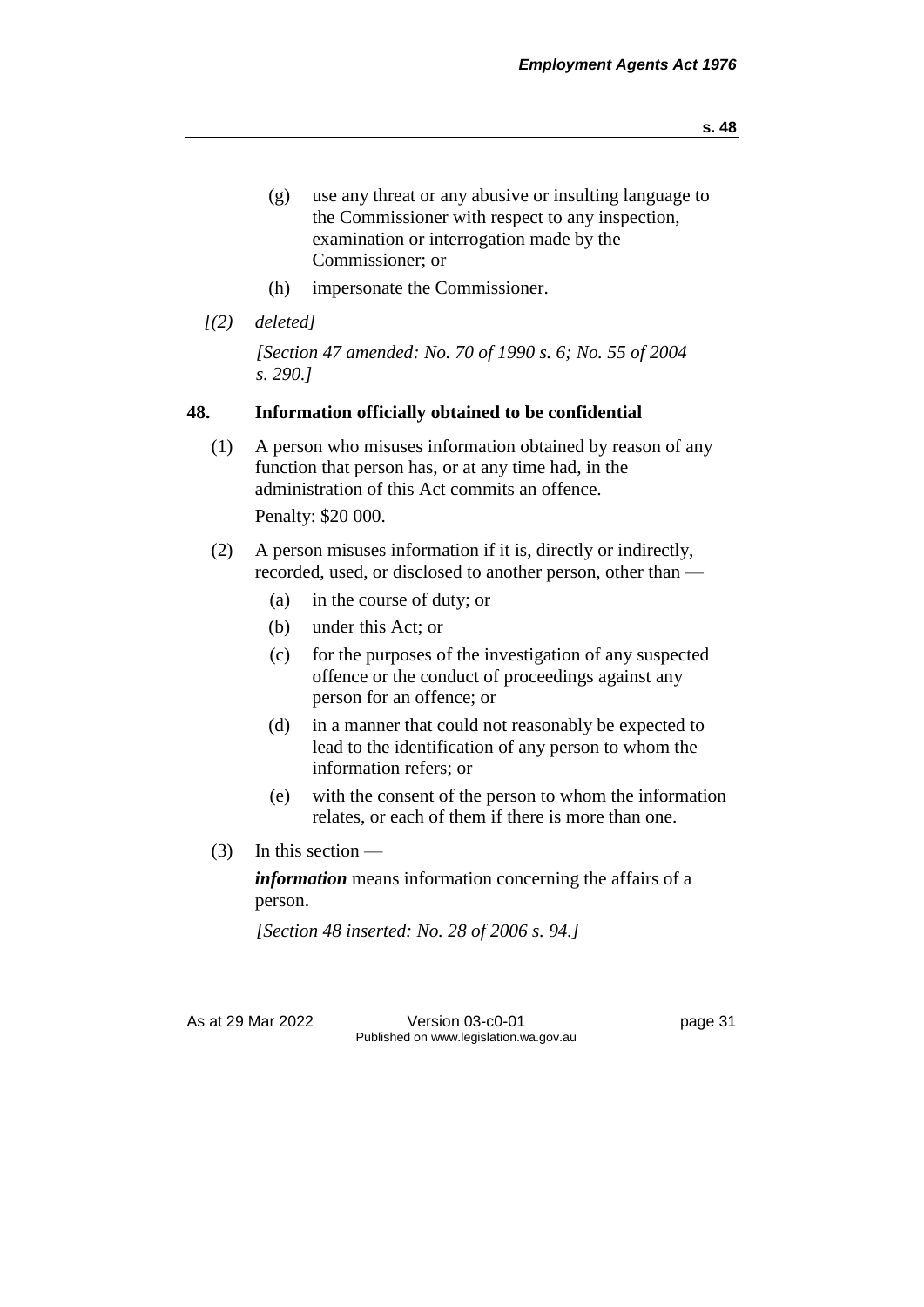### **48A. Delegation by Commissioner**

- (1) The Commissioner may delegate to any other person employed in the Department any power or duty of the Commissioner under another provision of this Act.
- (2) The delegation must be in writing signed by the Commissioner.
- (3) A person to whom a power or duty is delegated under this section cannot delegate that power or duty.
- (4) A person exercising or performing a power or duty that has been delegated to the person under this section is to be taken to do so in accordance with the terms of the delegation unless the contrary is shown.
- (5) Nothing in this section limits the ability of the Commissioner to perform a function through an officer or agent.

*[Section 48A inserted: No. 28 of 2006 s. 94.]*

## **49. Immunity**

No liability shall attach to the Commissioner, or any other person for any act or omission by him in good faith and in the exercise or purported exercise of his powers or functions, or in the discharge or purported discharge of his duties, under this Act.

*[Section 49 amended: No. 70 of 1990 s. 6; No. 55 of 2004 s. 292.]* 

## **49A. Judicial notice**

All courts, judges and persons acting judicially shall take judicial notice of the official signature of every person who is for the time being and every person who has at any time been the Commissioner and of the fact that such person holds or has held such office.

*[Section 49A inserted: No. 28 of 2006 s. 95.]*

page 32 Version 03-c0-01 As at 29 Mar 2022 Published on www.legislation.wa.gov.au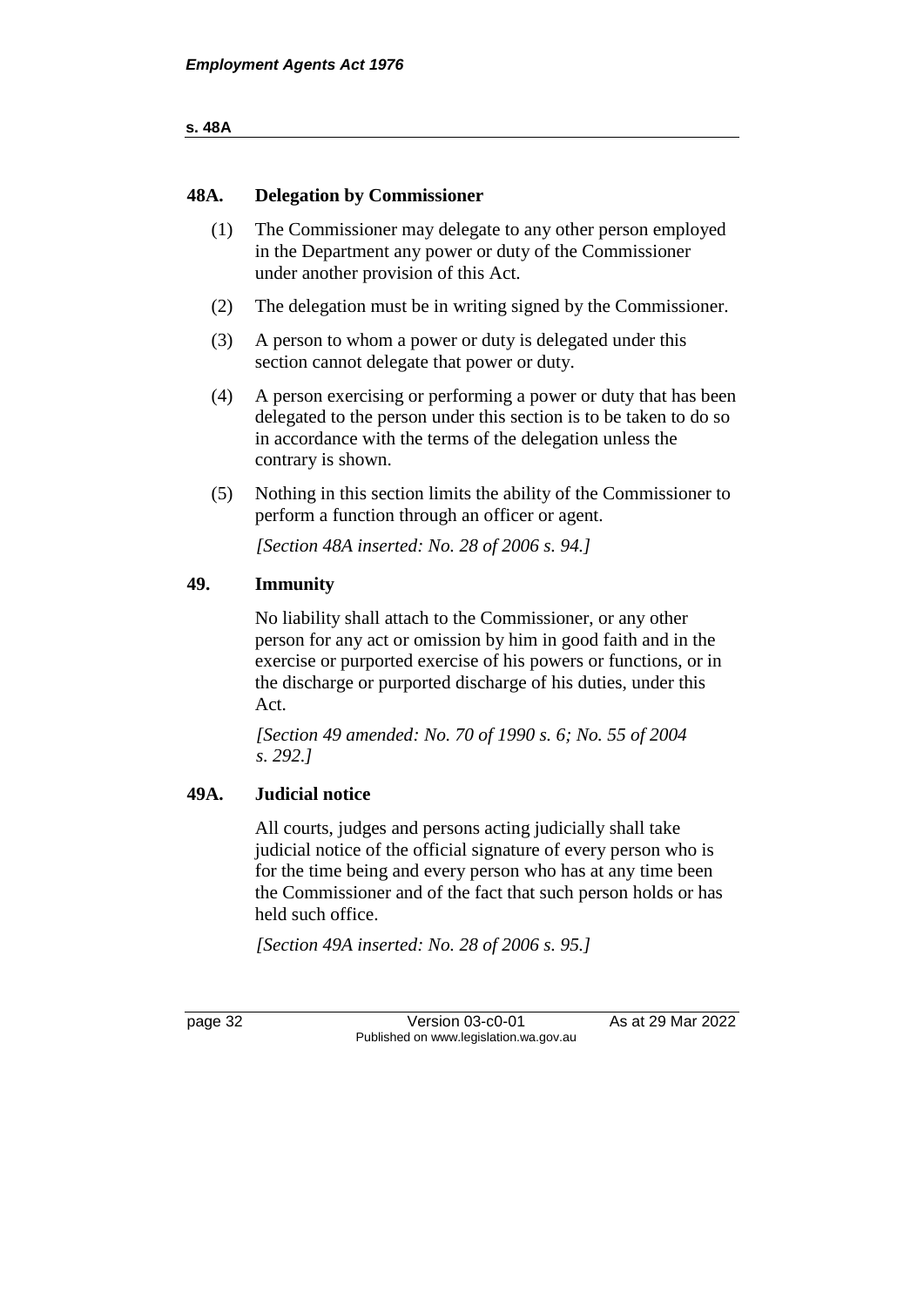## **50. Other rights and remedies**

Except as is expressly provided in this Act, nothing in this Act shall have the effect of limiting, restricting or otherwise affecting any right or remedy a person would have had if this Act had not been enacted.

## **51. Records to be available to clients**

On payment of the prescribed fee, any record required to be kept in accordance with this Act that relates to any employer or employee shall be open at all reasonable times to inspection by him so far as regards any entry relating to him.

## **52. Regulations**

(1) The Governor may make regulations for or with respect to any matter or thing which is required to give effect to the provisions of this Act.

## (2) Without limiting the general powers conferred by subsection  $(1)$ , any regulations made under this Act may —

- (a) be of general or limited application; and
- (b) impose penalties not exceeding a fine of \$200 in respect of a contravention of any of the regulations; and
- (c) prescribe that fees shall be payable in relation to any application or other matter under this Act other than the commencement of proceedings before the State Administrative Tribunal; and
- (d) prescribe the forms to be used and the records to be kept for the purposes of this Act, and the manner of, and time for, their completion including a requirement that information supplied be verified by statutory declaration; and
- (e) make such transitional, incidental or supplementary provisions as the Governor considers necessary or expedient for the purpose of this Act.

As at 29 Mar 2022 Version 03-c0-01 page 33 Published on www.legislation.wa.gov.au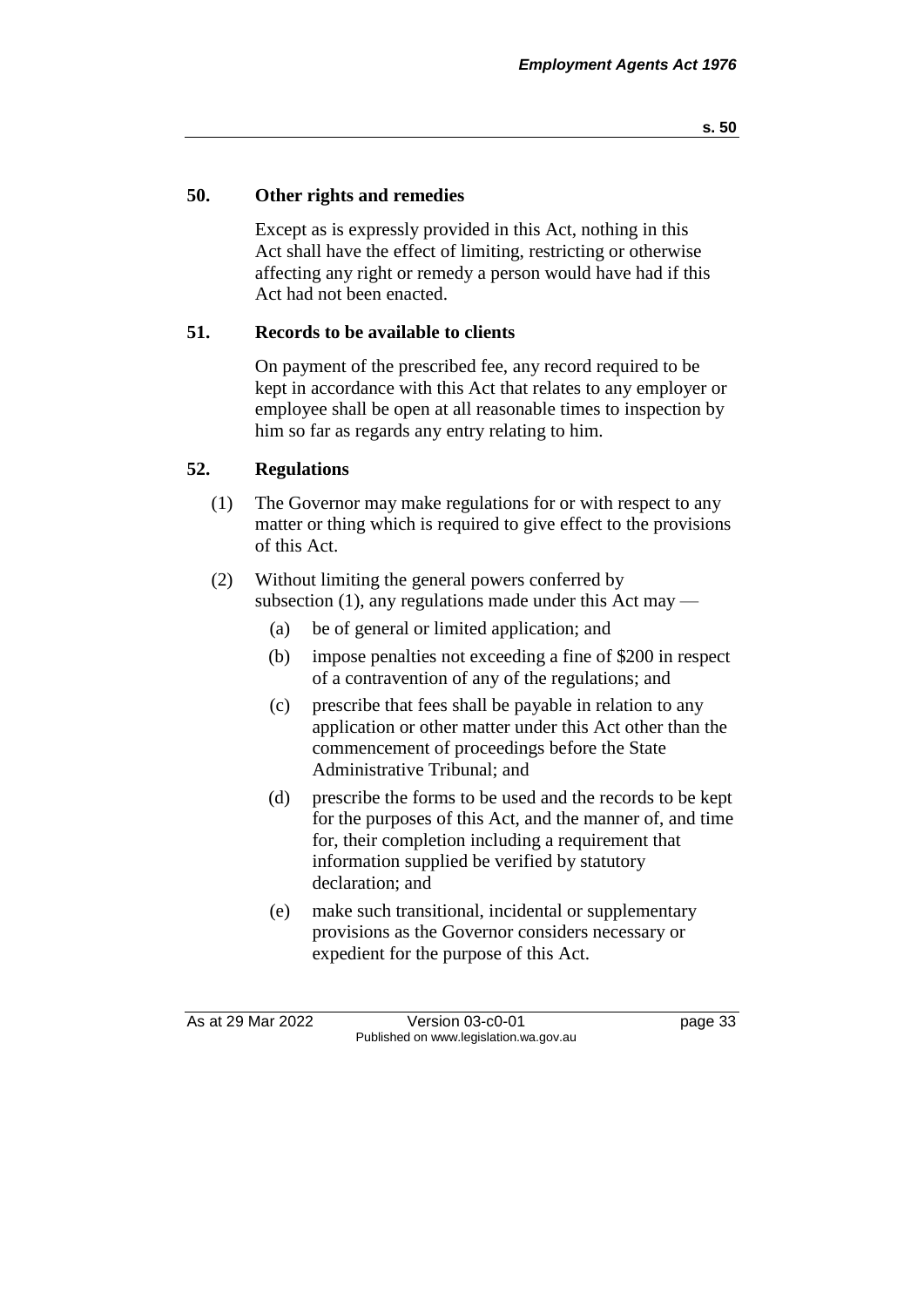#### **s. 52**

(3) No regulation shall be deemed to be invalid by reason only that it delegates to, or confers on, any person or body a discretionary authority.

*[(4) deleted]*

*[Section 52 amended: No. 56 of 1995 s. 14; No. 55 of 2004 s. 293; No. 34 of 2020 s. 97(2).]* 

page 34 Version 03-c0-01 As at 29 Mar 2022 Published on www.legislation.wa.gov.au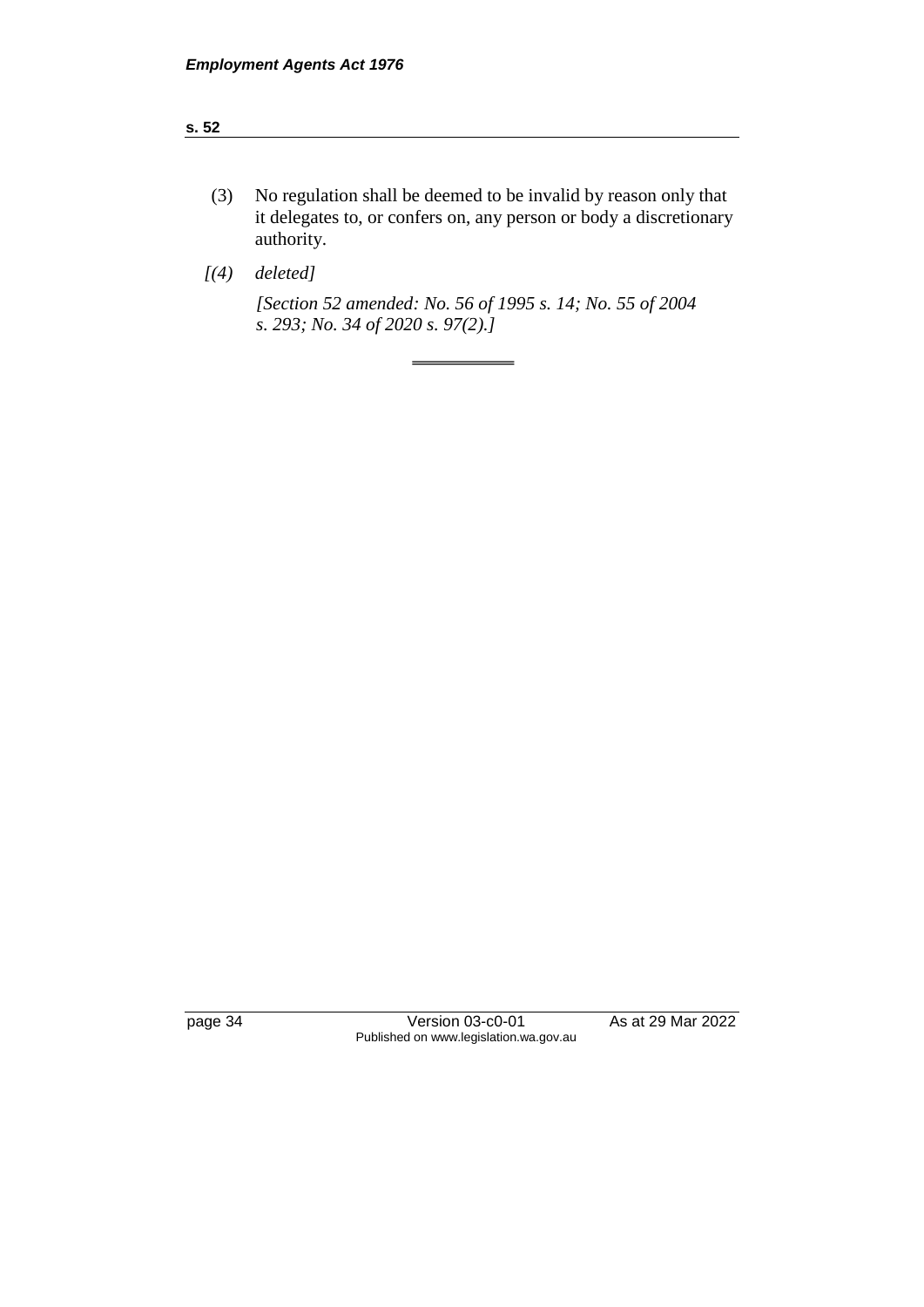# **Notes**

This is a compilation of the *Employment Agents Act 1976* and includes amendments made by other written laws. For provisions that have come into operation, and for information about any reprints, see the compilation table. For provisions that have not yet come into operation see the uncommenced provisions table.

## **Compilation table**

| <b>Short title</b>                                                                                                   | <b>Number</b><br>and year                                     | <b>Assent</b> | <b>Commencement</b>                                                  |  |
|----------------------------------------------------------------------------------------------------------------------|---------------------------------------------------------------|---------------|----------------------------------------------------------------------|--|
| <b>Employment Agents</b><br>Act 1976                                                                                 | 10 of 1976                                                    |               | 27 May 1976 1 Nov 1976 (see s. 2 and<br>Gazette 24 Sep 1976 p. 3493) |  |
| <b>Acts Amendment</b><br>(Financial Administration<br>and Audit) Act 1985 s. 3                                       | 98 of 1985                                                    | 4 Dec 1985    | 1 Jul 1986 (see s. 2 and Gazette<br>30 Jun 1986 p. 2255)             |  |
| <b>Employment Agents</b><br>Amendment Act 1990                                                                       | 70 of 1990                                                    | 22 Dec 1990   | 19 Apr 1991 (see s. 2 and<br>Gazette 19 Apr 1991 p. 1711)            |  |
| <b>Acts Amendment</b><br>(Public Sector<br>Management) Act 1994<br>s. $3(2)$                                         | 32 of 1994                                                    | 29 Jun 1994   | 1 Oct 1994 (see s. 2 and<br>Gazette 30 Sep 1994 p. 4948)             |  |
| <b>Business Licensing</b><br>Amendment Act 1995<br>Pt. $4^1$                                                         | 56 of 1995                                                    | 20 Dec 1995   | 1 Jan 1996 (see s. $2(3)$ )                                          |  |
| Statutes (Repeals and<br>Minor Amendments)<br>Act 1997 s. 39(10)                                                     | 57 of 1997                                                    | 15 Dec 1997   | 15 Dec 1997 (see s. $2(1)$ )                                         |  |
| Reprint of the <i>Employment Agents Act 1976</i> as at 26 Oct 2001 (includes amendments<br>listed above)             |                                                               |               |                                                                      |  |
| <b>Courts Legislation</b><br>Amendment and Repeal<br>Act 2004 s. 141 <sup>2</sup>                                    | 59 of 2004<br>(as amended<br>by No. 2 of<br>2008<br>s. 77(13) | 23 Nov 2004   | 1 May 2005 (see s. 2 and<br>Gazette 31 Dec 2004 p. 7128)             |  |
| State Administrative<br>Tribunal (Conferral of<br>Jurisdiction) Amendment<br>and Repeal Act 2004 Pt. 2<br>Div. $413$ | 55 of 2004                                                    | 24 Nov 2004   | 1 Jan 2005 (see s. 2 and <i>Gazette</i><br>31 Dec 2004 p. 7130)      |  |

As at 29 Mar 2022 Version 03-c0-01 page 35 Published on www.legislation.wa.gov.au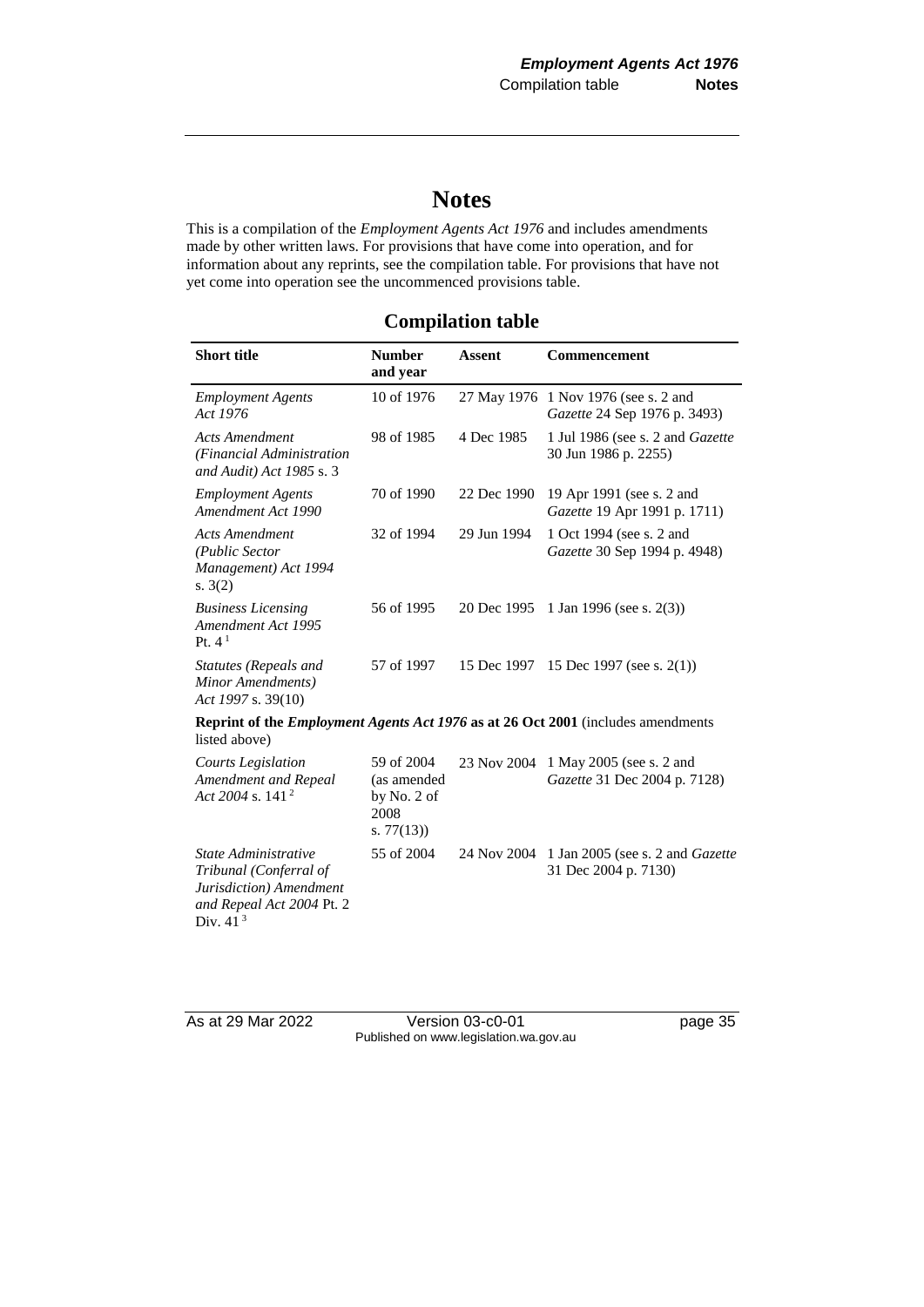| <b>Short title</b>                                                                                      | <b>Number</b><br>and year              | <b>Assent</b>                  | Commencement                                                                                             |
|---------------------------------------------------------------------------------------------------------|----------------------------------------|--------------------------------|----------------------------------------------------------------------------------------------------------|
| Criminal Procedure and<br>Appeals (Consequential and<br>Other Provisions) Act 2004<br>s. 79 and 82      | 84 of 2004                             | 16 Dec 2004                    | 2 May 2005 (see s. 2 and<br>Gazette 31 Dec 2004 p. 7129<br>(correction in Gazette)<br>7 Jan 2005 p. 53)) |
| <b>Machinery of Government</b><br>(Miscellaneous<br>Amendments) Act 2006<br>Pt. 4 Div. $114$            | 28 of 2006                             | 26 Jun 2006                    | 1 Jul 2006 (see s. 2 and <i>Gazette</i><br>27 Jun 2006 p. 2347)                                          |
| listed above)                                                                                           |                                        |                                | <b>Reprint 2: The <i>Employment Agents Act 1976</i></b> as at 11 Aug 2006 (includes amendments           |
| <b>Financial Legislation</b><br>Amendment and Repeal<br>Act 2006 Sch. 1 cl. 56                          | 77 of 2006                             | 21 Dec 2006                    | 1 Feb 2007 (see s. 2(1) and<br><i>Gazette</i> 19 Jan 2007 p. 137)                                        |
| Statutes (Repeals and<br><i>Miscellaneous</i><br>Amendments) Act 2009<br>s.51                           | 8 of 2009                              |                                | 21 May 2009 22 May 2009 (see s. 2(b))                                                                    |
| <b>Business Names</b><br>(Commonwealth Powers)<br>Act 2012 Pt. 4 Div. 2                                 | 6 of 2012                              | 10 Apr 2012                    | 28 May 2012 (see s. 2(c) and<br>Cwlth Gazette 19 Apr 2012<br>ref. F2012L00891)                           |
| <b>Consumer Protection</b><br><b>Legislation Amendment</b><br>Act 2014 Pt. 3                            | 23 of 2014                             | 9 Oct 2014                     | 19 Nov 2014 (see s. 2(b) and<br><i>Gazette</i> 18 Nov 2014 p. 4315)                                      |
| <b>Reprint 3: The Employment Agents Act 1976 as at 5 Feb 2016</b> (includes amendments<br>listed above) |                                        |                                |                                                                                                          |
|                                                                                                         | $\mathbf{a}$ $\mathbf{a}$ $\mathbf{a}$ | $\sim$<br>$\sim$ $\sim$ $\sim$ |                                                                                                          |

*COVID-19 Response and Economic Recovery Omnibus Act 2020* s. 97 34 of 2020 11 Sep 2020 12 Sep 2020 (see s. 2(b))

## **Uncommenced provisions table**

To view the text of the uncommenced provisions see *Acts as passed* on the WA Legislation website.

| <b>Short title</b>                                                                     | <b>Number</b><br>and year | Assent | <b>Commencement</b>                                          |
|----------------------------------------------------------------------------------------|---------------------------|--------|--------------------------------------------------------------|
| <b>Mutual Recognition</b><br>(Western Australia)<br>Amendment Act 2022 Pt. 3<br>Div. 5 | 7 of 2022                 |        | 29 Mar 2022 1 Jul 2022 (see s. 2(b) and<br>SL 2022/80 cl. 2) |

page 36 Version 03-c0-01 As at 29 Mar 2022 Published on www.legislation.wa.gov.au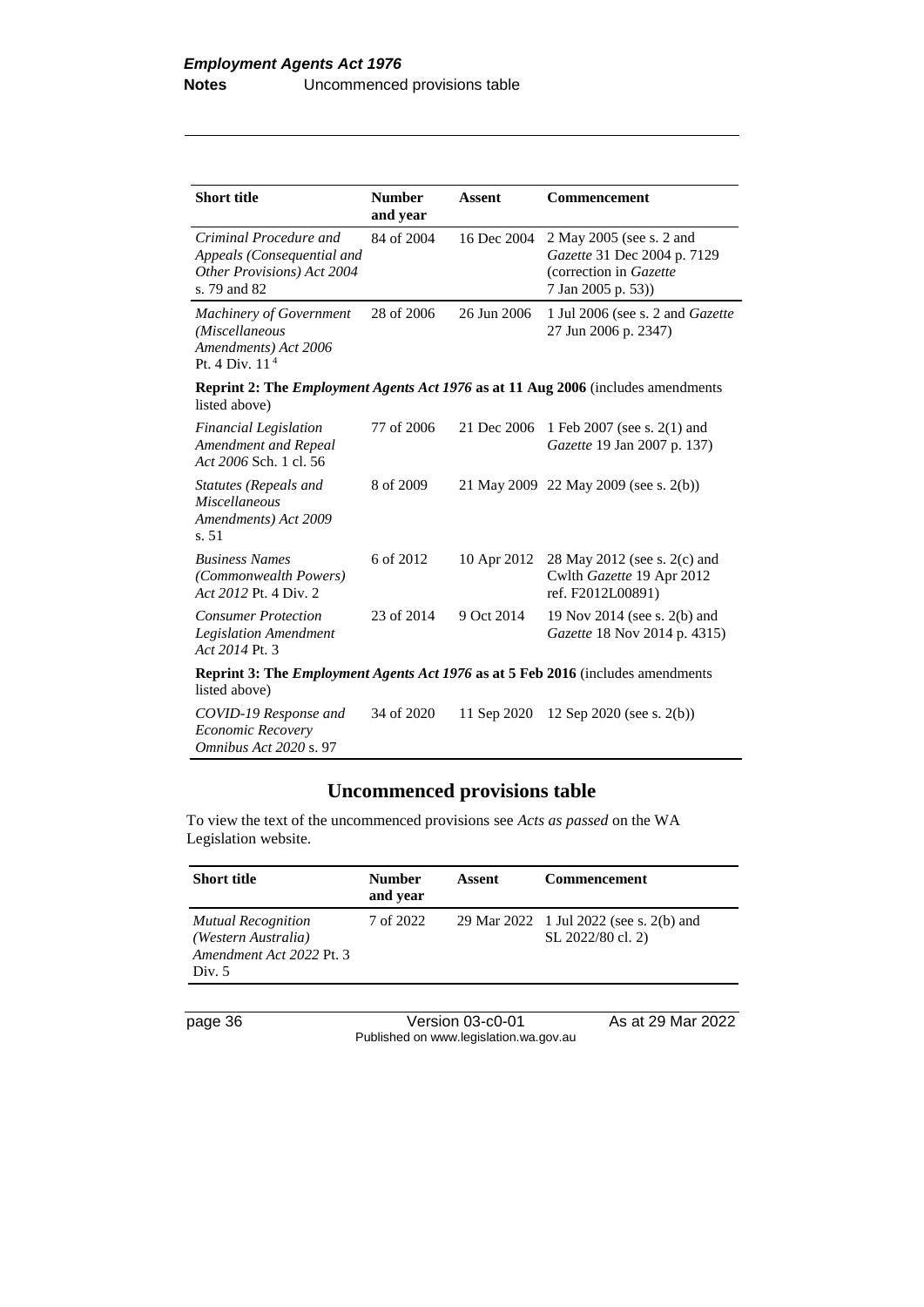## **Other notes**

- <sup>1</sup> The *Business Licensing Amendment Act 1995* s. 15 is a transitional provision that is of no further effect.
- <sup>2</sup> The *Courts Legislation Amendment and Repeal Act 2004* Sch. 2 cl. 17 was repealed by the *Criminal Law and Evidence Amendment Act 2008* s. 77(13).
- <sup>3</sup> The *State Administrative Tribunal (Conferral of Jurisdiction) Amendment and Repeal Act 2004* Pt. 5, the *State Administrative Tribunal Act 2004* s. 167 and 169, and the *State Administrative Tribunal Regulations 2004* r. 28 and 42 deal with certain transitional issues some of which may be relevant for this Act.
- <sup>4</sup> The *Machinery of Government (Miscellaneous Amendments) Act 2006* Pt. 4 Div. 23 has transitional provisions, some of which may be relevant to this Act.

As at 29 Mar 2022 Version 03-c0-01 page 37 Published on www.legislation.wa.gov.au